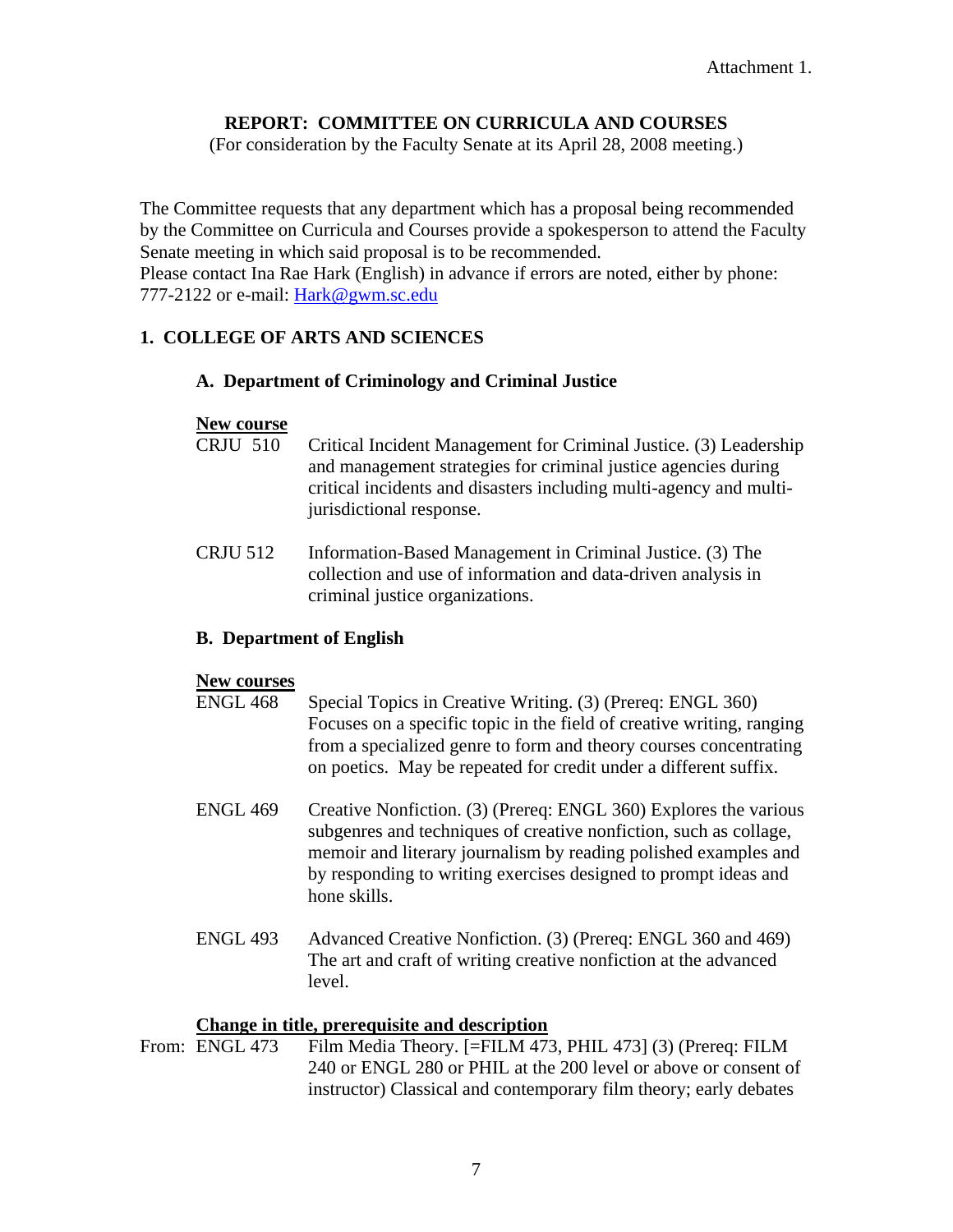over film aesthetics and more recent studies of how cinema shapes perceptions of reality, ideology, gender and race.

To: ENGL 473 Film and Media Theory and Criticism. [=FILM 473, PHIL 473] (3) (Prereq: FILM 240 or consent of instructor) Theory and criticism of film and media from the 1910s to the present. Considers a range of critical approaches to analyzing what different forms of audiovisual media do to and for the audiences they address and the worlds they depict.

#### **C. School of the Environment**

#### **New course**

- ENVR 201 Introduction to Environmental Studies I. (4) Introduction to interdisciplinary and multidisciplinary perspectives on environmental issues. Required for environmental science majors. Integrative case studies address ways of understanding nature.
- ENVR 202 Introduction to Environmental Studies II. (4) Continuing inter- and multi-disciplinary exploration of relations between environment and society for environmental science majors. Case studies raise issues, challenges, and strategies to achieving sustainability.
- ENVR 590 Environmental Issues Seminar. (3) Collaborative study of a contemporary environmental issue. Field trips required. **Restricted to: ENVR majors or special permission of department.**

# **Change in curriculum, Website 2007-2008 Undergraduate Bulletin, new program**

| Current | <b>Proposed</b>                                                                                                                                                                                                                                                                                                                                                                                                                                                                                                                                                                                                                                                                                                                                                                                                   |  |  |
|---------|-------------------------------------------------------------------------------------------------------------------------------------------------------------------------------------------------------------------------------------------------------------------------------------------------------------------------------------------------------------------------------------------------------------------------------------------------------------------------------------------------------------------------------------------------------------------------------------------------------------------------------------------------------------------------------------------------------------------------------------------------------------------------------------------------------------------|--|--|
|         | <b>Bachelor of Science, Environmental Science</b>                                                                                                                                                                                                                                                                                                                                                                                                                                                                                                                                                                                                                                                                                                                                                                 |  |  |
|         | <b>Admission, Progression and Transfer Standards</b>                                                                                                                                                                                                                                                                                                                                                                                                                                                                                                                                                                                                                                                                                                                                                              |  |  |
|         | 1. Students may apply for admission to the environmental sciences major upon completion<br>of a minimum of 24 credit hours from the University or from an accredited college or<br>university, and with a minimum grade point average (GPA) of 2.80 on a 4.00 scale.<br>2. Environmental Science majors may enroll in an environmental science course a<br>maximum of twice to earn the required grade of $C$ or higher. For the purposes of this<br>standard of progression, withdrawal with a W does not constitute enrollment.<br>3. Any student applying for transfer to the environmental sciences major from other<br>programs within the University, or from accredited colleges and universities, is required to<br>have a minimum grade point average of 2.80 on a 4.00 scale and a minimum of 24 credit |  |  |
|         | hours.                                                                                                                                                                                                                                                                                                                                                                                                                                                                                                                                                                                                                                                                                                                                                                                                            |  |  |
|         | <b>Special Opportunities</b>                                                                                                                                                                                                                                                                                                                                                                                                                                                                                                                                                                                                                                                                                                                                                                                      |  |  |
|         | The major endorses the use of independent study courses to further students' intellectual                                                                                                                                                                                                                                                                                                                                                                                                                                                                                                                                                                                                                                                                                                                         |  |  |
|         | pursuits in alternative ways. Before students may register for an independent study                                                                                                                                                                                                                                                                                                                                                                                                                                                                                                                                                                                                                                                                                                                               |  |  |
|         | course, they must submit a completed independent study contract which has been                                                                                                                                                                                                                                                                                                                                                                                                                                                                                                                                                                                                                                                                                                                                    |  |  |
|         | approved by the major advisor and the Director of Undergraduate Studies. (No student                                                                                                                                                                                                                                                                                                                                                                                                                                                                                                                                                                                                                                                                                                                              |  |  |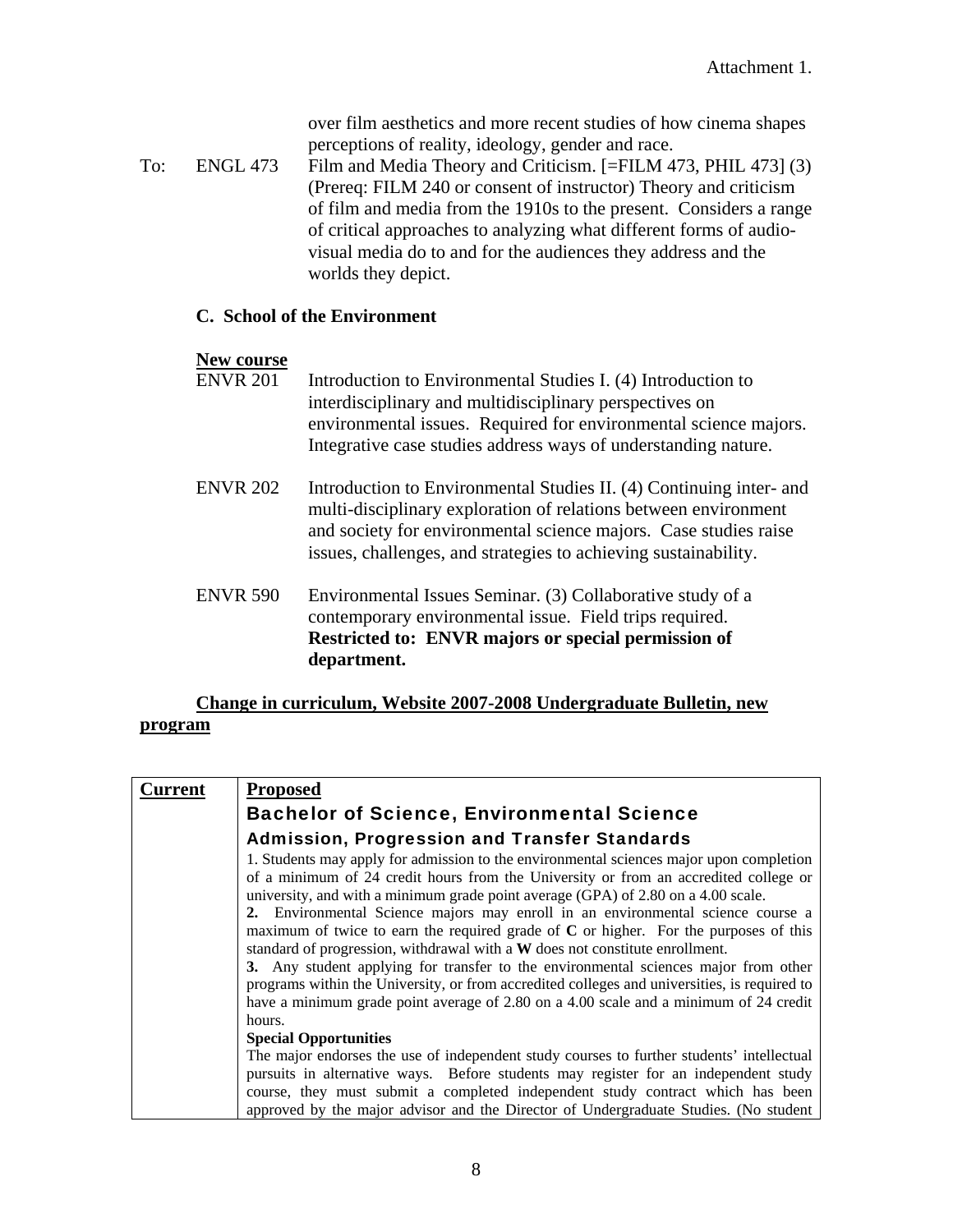may apply more than 6 hours of independent study credits toward the degree). A gradepoint average of 2.75 or greater is required to enroll in independent study courses.

#### Degree Requirements

*(128 total hours required)* 

#### 1. General Education Requirements (62-71 hours)

Group I **Writing**  ENGL 101, 102 (6) Must be passed with a grade of C or higher **History**  Two courses at the 100 level, at least one non-U.S history (6) **Foreign Languages** Demonstration of proficiency in one foreign language equivalent to the minimal passing grade on the exit examination in the 122 course is required for all baccalaureate degrees.  $(0-9)$ 

Group II **Mathematics/Statistics**  MATH 141 and 142 and STAT 515 (11)

#### Group III

**Humanities**  Fine Arts (3) Ethics (3) Select one from PHIL 311, PHIL 312, PHIL 317, PHIL 318, PHIL 321, PHIL 341, PHIL 360, PHIL 514, or PHIL 550.

# Group IV

**Social Sciences**  POLI 201 (3), and Either ECON 221, ECON 223 or ECON 224 (3), and Either ENVR 548 {=ECON 548} or POLI 478. (3)

#### Group V

**Laboratory Sciences 1-** Biology 101 and BIOL 102 or MSCI 101 and 102 or otherwise provide the pre-requisite courses for BIOL 301. **(8) 2-** Laboratory Sciences **(16)**: Students must select 16 hours from the following: CHEM 111 and 112 (8) and Either GEOL 101, GEOL 201, or GEOG 201 (4) and PHYS 201/201L or PHYS 211/211L (4)

#### Pre-Major Requirements (8 hours)

#### **Environmental Literacy**

ENVR 201 and ENVR 202 - Introduction to Environmental Studies I and II (8). Must be passed with a grade of C or higher

#### 2. Major Requirements (34-36 hours)

All majors must complete at least 34-36 hours of approved courses which must include the core requirements of 17-18 hours. Majors must complete 17-18 additional hours in selective courses to bring them to the required 34-36 hours total. Students are required to develop a program of study in consultation with their advisor. A minimum grade of **C** is required for all courses used to fulfill major requirements. Any modifications to the program of study require the approval of the Director of Undergraduate Studies.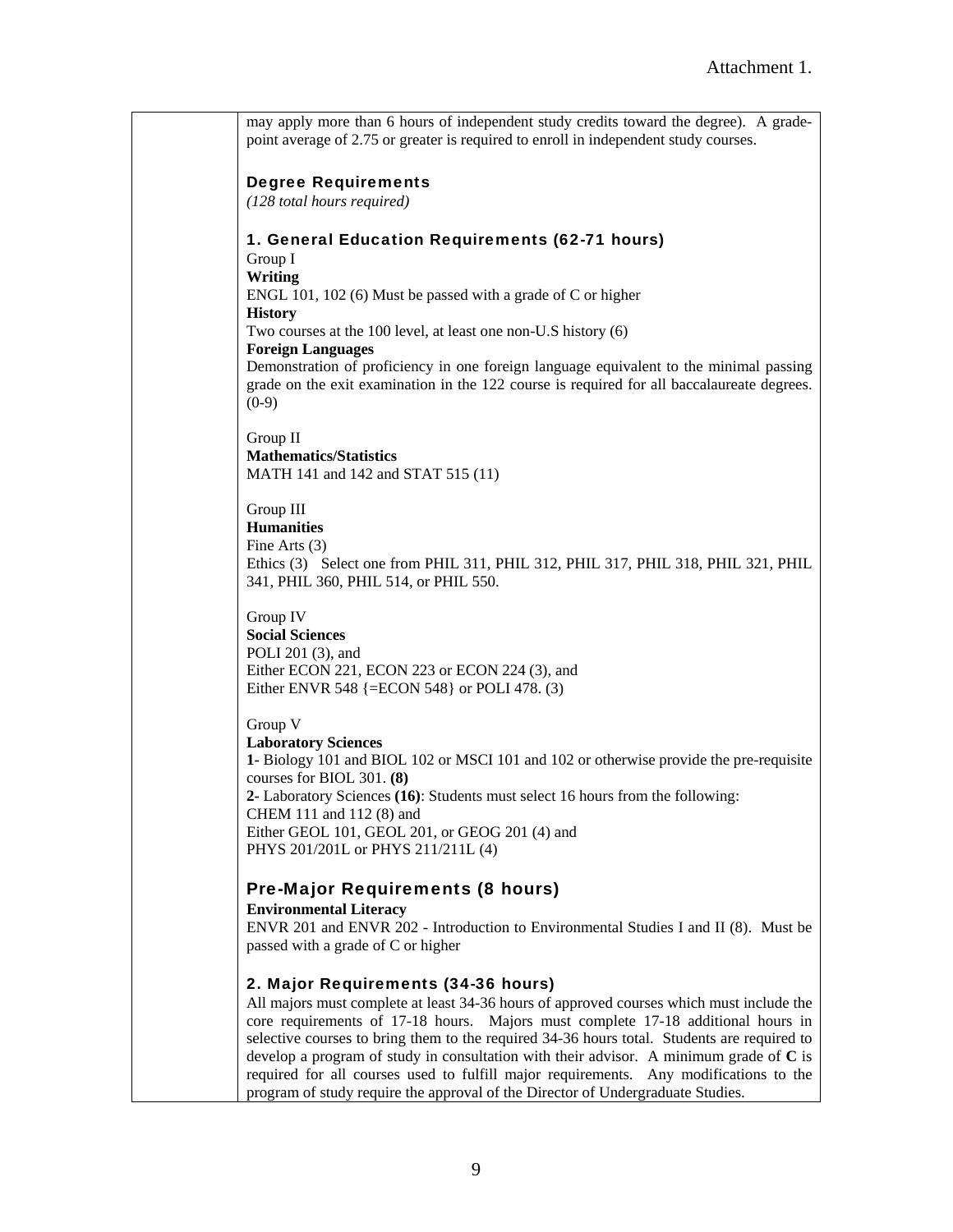#### REQUIRED COURSES (17-18 HOURS)

```
Required of all majors (7 hours)
```
ENVR 590 – Environmental Issues Seminar (3) BIOL 301 and 301 L (4) - Ecology and Evolution and Lab

#### **Select 3 of 4 (10-11 hours)**

GEOL 315 - Surface and Near Surface Processes (4)

GEOG 202- Weather and Climate (4)

ECIV 350 - Introduction to Environmental Engineering (3)

ENHS 660 - Concepts of Environmental Health Science (3)

#### SELECTED COURSES WITH ADVISOR APPROVAL (17-18 HOURS)

Students, in consultation with their assigned advisor, must develop a program of study which either provides a broad set environmental science courses or allows students to focus in a defined area. Given the current course offerings and faculty expertise at the University, if a student wanted to focus their elective course work, possible areas include: Natural Systems, Climate and Weather, Water Resources, Energy, or Humans and the Environment. All Students' selective courses should include at least 2 courses taken at the 500 level, no more than 3 should be from a single discipline and no more than one Research Methods course

#### COURSES ACCEPTABLE FOR MAJOR CREDIT

**From the School of the Environment:**  ENVR 500--Environmental Practicum. (3) ENVR 221 – Environmental Pollution and Health {=ENHS 221} (3) **From the Life Sciences: (for course descriptions see unit listing)**  BIOL 302 -- Cell and Molecular Biology. (3) BIOL 330 -- Microbiology. (3) BIOL 330L -- Microbiology Laboratory. (1) BIOL 420 -- Survey of the Plant Kingdom. (3) BIOL 420L -- Survey of the Plant Kingdom Laboratory. (1) BIOL 450 -- Principles of Biological Oceanography. {=MSCI 450} (3) BIOL 460 -- General Physiology. (3) BIOL 541 -- Principles of Biochemistry. {=CHEM 550} (3) BIOL 541L -- Principles of Biochemistry Laboratory. {=CHEM 550L} (1) BIOL 549 -- Plant Physiology. (4) BIOL 552 -- Population Genetics. {=MSCI 552} (3) BIOL 570 -- Principles of Ecology. (3) BIOL 570L -- Principles of Ecology Laboratory. (1) BIOL 575 -- Marine Ecology. {=MSCI 575} (3) BIOL 575L -- Marine Ecology Laboratory. {=MSCI 575L} (1) BIOL 640 -- Microbial Ecology. (3) BIOL 671 -- Plant Responses to the Environment. (3) (Other BIOL courses may be selected as approved by student's advisor) CHEM 321 -- Quantitative Analysis. (3) CHEM 321L -- Quantitative Analysis Laboratory. (1) CHEM 333 -- Organic Chemistry I. (3) CHEM 333L -- Comprehensive Organic Chemistry Laboratory I. (2) CHEM 334 -- Organic Chemistry II. (3) CHEM 334L -- Comprehensive Organic Chemistry Laboratory II. (2) CHEM 623 -- Introductory Environmental Chemistry. (3) CHEM 624 -- Aquatic Chemistry. {=MSCI 624} (3) **From the Earth and Marine Sciences:**  GEOL 202 -- Rocks and Minerals (4) GEOL 305 -- Earth Systems through Time. (4) GEOL 315 -- Surface and Near Surface Processes (4) GEOL 335 -- Processes of Global Environmental Change. (4) GEOL 371 -- A View of the River. (3)

GEOL 524 -- Environmental Radioisotope Geochemistry. {=MSCI 524} (3)

GEOL 548 -- Environmental Geophysics. (3) GEOL 557 -- Coastal Processes. {=MSCI 557} (3)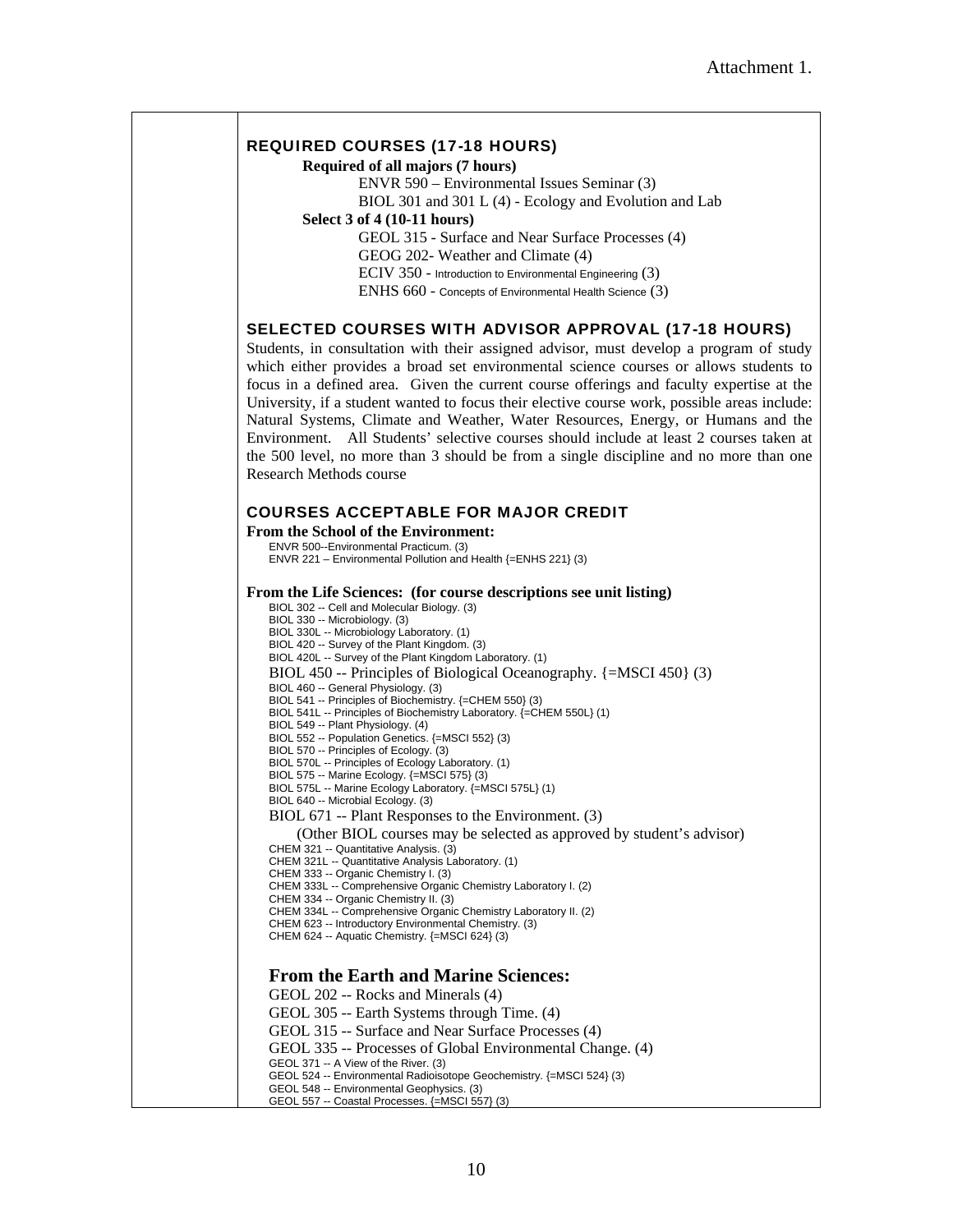GEOL 560 -- Earth Resource Management. (3) GEOL 570 -- Environmental Hydrogeology. (3) GEOL 571 -- Soil Hydrology. (4) GEOL 575 -- Introduction to Groundwater Modeling. (3) GEOL 581 -- Estuarine Oceanography {=MSCI 581} (3) (Other GEOL courses may be selected as approved by student's advisor) MSCI 305 -- Ocean Data Analysis. (3) MSCI 312 -- Physical and Chemical Oceanography (4) MSCI 521 -- Introduction to Geochemistry {=ECIV 521} (3) MSCI 566 -- Ecosystem Analysis. (3) MSCI 582 -- Marine Hydrodynamics. {=GEOL 582} (3) **From the Geographical Sciences**: GEOG 202 -- Weather and Climate. (4) GEOG 346 -- Climate and Society. (3) GEOG 347 -- Water as a Resource. (3) GEOG 348 -- Biogeography. (3) GEOG 349 -- Cartographic Animation. (3) GEOG 363 -- Geographic Information Systems. (3) GEOG 530 -- Environmental Hazards. (3) GEOG 545 -- Synoptic Meteorology. (4) GEOG 546 -- Applied Climatology. (4) GEOG 547 -- Fluvial Geomorphology. (3) GEOG 549 -- Water and Watersheds. (3) GEOG 551 -- Principles of Remote Sensing. (3) GEOG 554 -- Spatial Programming. (3) GEOG 562 -- Satellite Mapping and the Global Positioning System. (3) GEOG 563 -- Advanced Geographic Information Systems. (3) GEOG 564 -- GIS-Based Modeling. (3) GEOG 567 -- Long-Term Environmental Change. {=GEOL 567}(3) GEOG 568 -- Human Dimensions of Global Environmental Change. (3) GEOG 569 -- Environment and Development. {=ANTH 569} (3) GEOG 570 -- Geography of Public Land and Water Policy. (3) GEOG 571 -- Microclimatology. (4) GEOG 573 -- Climatic Change and Variability. (3) **From Mathematics, Statistics and Engineering:**  CSCE 206 -- Scientific Applications Programming. (3) CSCE 567 -- Visualization Tools. (3) ECHE 300 -- Chemical Process Principles. (3) ECHE 310 -- Introductory Chemical Engineering Thermodynamics. (3) ECHE 311 -- Chemical Engineering Thermodynamics. (3) ECHE 567 -- Process Safety, Health, and Loss Prevention. (3) ECHE 589 -- Special Advanced Topics in Chemical Engineering. (3) ECIV 350 -- Introduction to Environmental Engineering. (3) ECIV 350L -- Introduction to Environmental Engineering Laboratory. (1) ECIV 362 -- Introduction to Water Resources Management. (3) ECIV 405 -- Systems Applications in Civil Engineering. (3) ECIV 551 -- Elements of Water and Wastewater Treatment. (3) ECIV 555 -- Principles of Municipal Solid Waste Engineering. (3) ECIV 556 -- Air Pollution Control Engineering. (3) ECIV 557 -- Sustainable Construction for Engineers. (3) ECIV 558 -- Environmental Engineering Process Modeling. (3) ECIV 560 -- Open Channel Hydraulics. (3) ECIV 562 -- Engineering Hydrology. (3) ECIV 563 -- Subsurface Hydrology. (3) ECIV 570 -- Land Development for Engineers. (3) EMCH 290 -- Thermodynamic Fundamentals. (3) EMCH 529 -- Sustainable Design and Development. (3) EMCH 553-- Fuel Cycles. (3) EMCH 561IN -- Current Topics in Mechanical Engineering—Nuclear Energy and the Hydrogen Economy. (1-3) EMCH 592 -- Introduction to Combustion. (3) EMCH 594 -- Solar Heating. (3) EMCH 597 -- Thermal Environmental Engineering. (3) ENGR 290 -- Thermodynamic Fundamentals. (3) ENGR 540 -- Environmentally Conscious Manufacturing. (3) MATH 523 -- Mathematical Modeling of Population Biology. (3) STAT 516 -- Statistical Methods II. (3) STAT 517 -- Computing in Statistics. (3)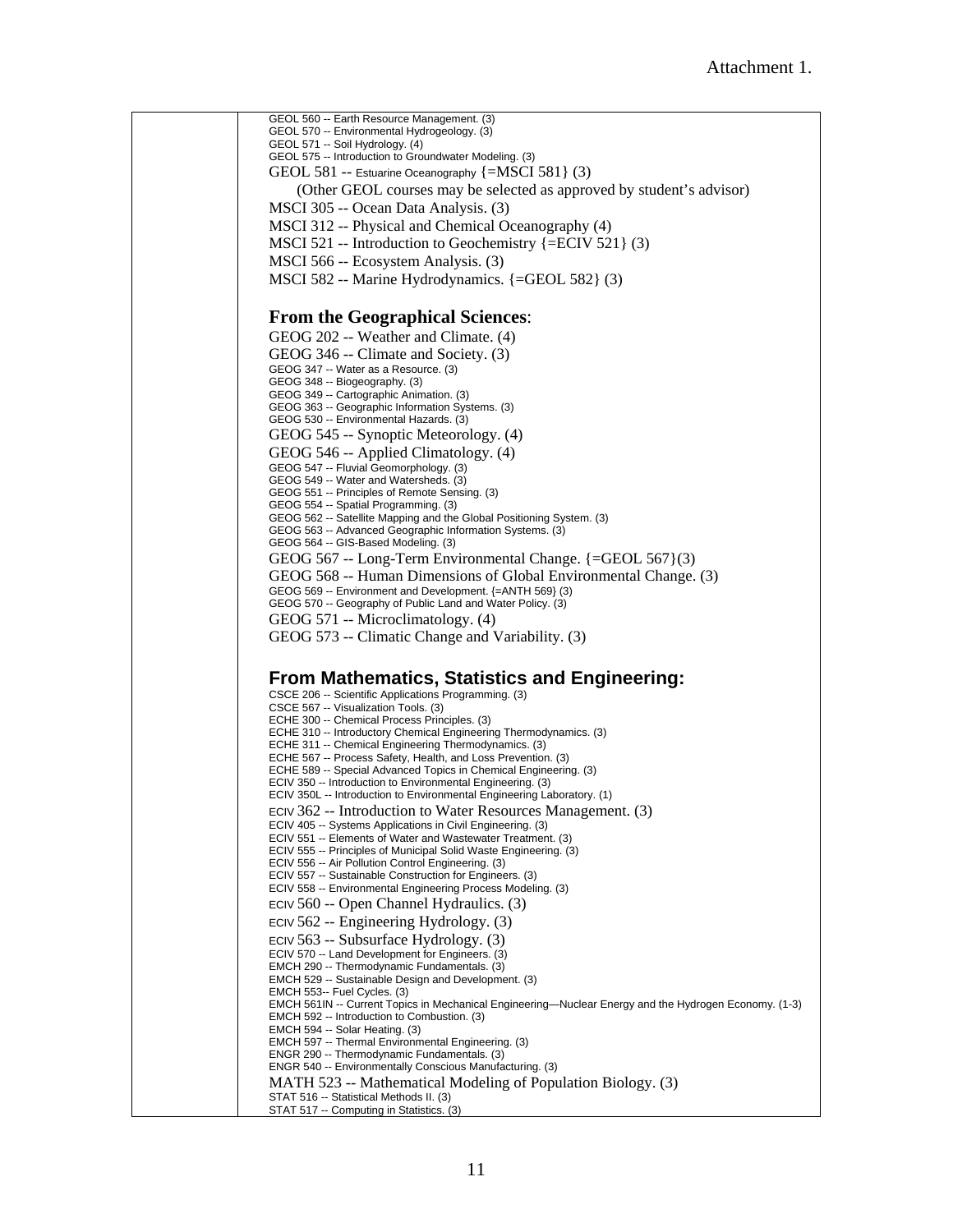STAT 518 -- Nonparametric Statistical Methods. (3) STAT 520 -- Forecasting and Time Series. {=MGSC 520} (3) STAT 528 -- Environmental Statistics (3) **From the Health Sciences:** ENHS 221 – Environmental Pollution and Health {=ENVR 221} (3) ENHS 333 -- Sanitation and Environmental Health. (3) ENHS 660 -- Concepts of Environmental Health Science. (3) ENHS 665 – Biofilms in the Environment and Disease. (3) ENHS 670 -- Environmental Pollutants and Human Health. (3) **Research Methods courses***: (Not required, but if selected; only one of these three may be taken for credit towards the major)*  CSCE 145--Algorithmic Design I. (4) EMCH 111 -- Introduction to Econometrics. (3) ECIV 111 -- Introduction to Engineering Graphics and Visualization. (3) 3. Electives (13-24 hours)

# **D. Program of Film Studies**

#### **Change in title and description**

From: FILM 240 Introduction to Film Studies. (3) Basic concepts of how films convey meaning to viewers and viewers ascribe meaning to films. To: FILM 240 Introduction to Film and Media Studies (3) Introduction to the critical study of film and media. Students will closely analyze moving images and develop written arguments about film and media.

#### **Change in title, prerequisite and description**

|     | From: FILM 473  | Film Media Theory. [=ENGL 473, PHIL 473] (3) (Prereq: FILM        |
|-----|-----------------|-------------------------------------------------------------------|
|     |                 | 240 or ENGL 280 or PHIL at the 200 level or above or consent of   |
|     |                 | instructor) Classical and contemporary film theory; early debates |
|     |                 | over film aesthetics and more recent studies of how cinema shapes |
|     |                 | perceptions of reality, ideology, gender and race.                |
| To: | <b>FILM 473</b> | Film and Media Theory and Criticism. [=ENGL 473, PHIL 473]        |
|     |                 | (3) (Prereq: FILM 240 or consent of instructor) Theory and        |
|     |                 | criticism of film and media from the 1910s to the present.        |
|     |                 | Considers a range of critical approaches to analyzing what        |
|     |                 | different forms of audio-visual media do to and for the audiences |
|     |                 | they address and the worlds they depict.                          |

#### E**. Department of History**

# **New courses**<br>HIST 390

Engineering in History. (3) History of engineering practices, professions, and sciences, as well as development of engineered artifacts from the Middle Ages to the Present.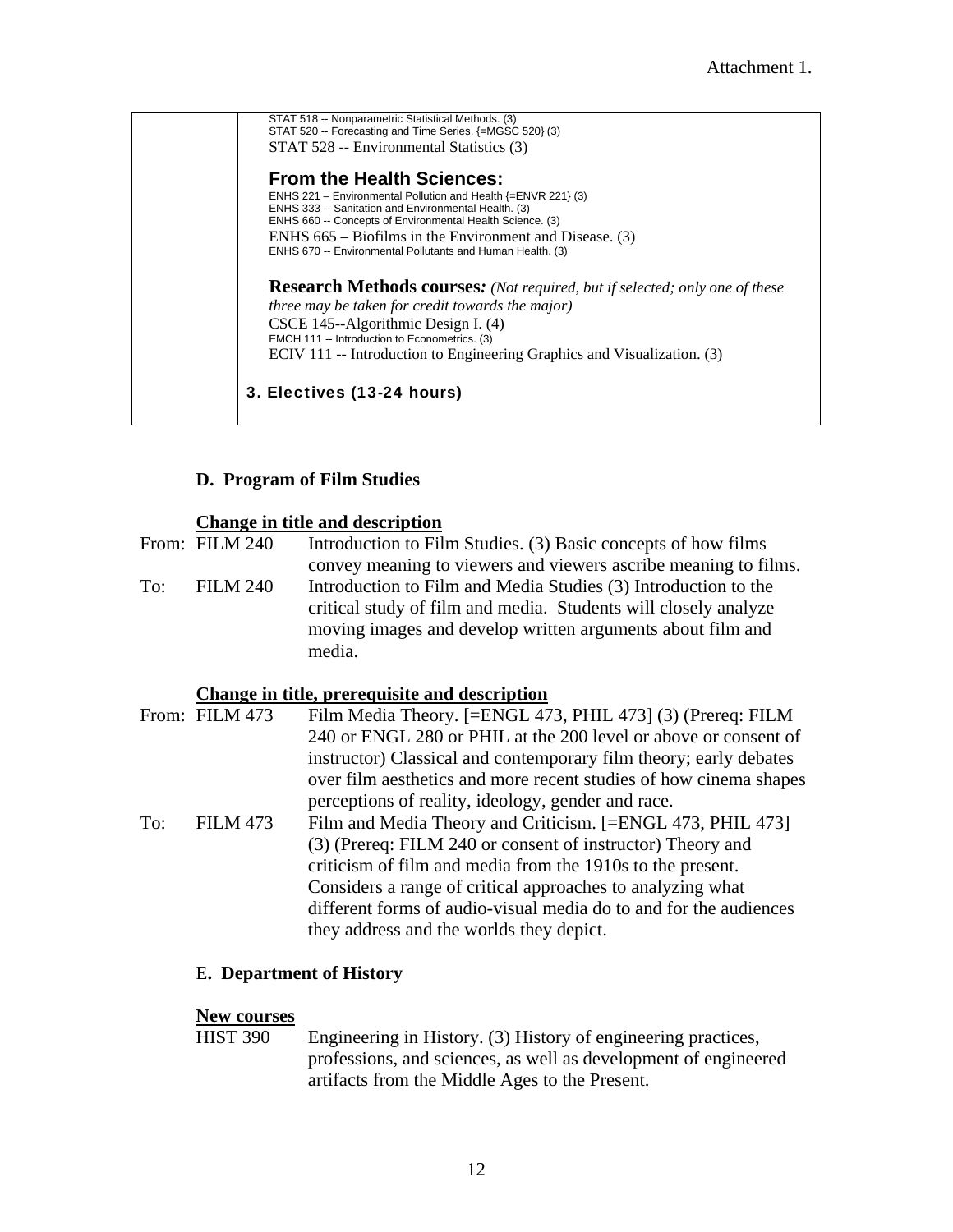- HIST 391 Information Technology: Past and Present. (3) The history of the computer; how it acquired various forms through the  $20<sup>th</sup>$  century; how information, as defined by computers, had shaped the world over the past century.
- HIST 392 Making Modern Science: The Physical Sciences. (3) The history of physics, chemistry, geology, and related sciences since the Scientific Revolution.
- HIST 393 Making Modern Science: The Life Sciences. (3) The study of the life from antiquity to the present. Investigates the origins of modern biology and medicine and how life has shaped scientific, political, and economic thought.
- HIST 453 Technology and American Society. (3) The historical development of technologies and technological systems in the American context.

# **F. Department of Languages, Literatures, and Cultures**

# **New course**

 SPAN 301 Service Learning in Spanish. (1-3) (Prereq: SPAN 210) Contract approved by instructor, director, and department chair required. May be repeated. Maximum of 3 hours may apply towards major or minor.

# **Special permission required by Department.**

SPAN 410 Advanced Oral Communication for the Professions. (3) (Prereq: SPAN 309-310) Designed to develop linguistic functions such as supporting opinions and hypothesizing, as well as communicative strategies and vocabulary that are essential to effective communication in Spanish in the workplace. **Restricted to: Students who have successfully completed 309- 310 and/or have permission of instructor to enroll.** 

# **G. Department of Mathematics**

# **Change in description**

From: MATH 172 Mathematical Modeling for the Life Sciences. (3) Modeling with difference and differential equations, equilibria, and stability; periodic functions; vectors, matrices, eigenvalues and eigenvectors; geometric series. To: MATH 172 Mathematical Modeling for the Life Sciences. (3) Biological modeling with differential and difference equations; techniques of model modifications; analytic, numerical, and graphical solution

methods; equilibria, stability, and long-term system behavior;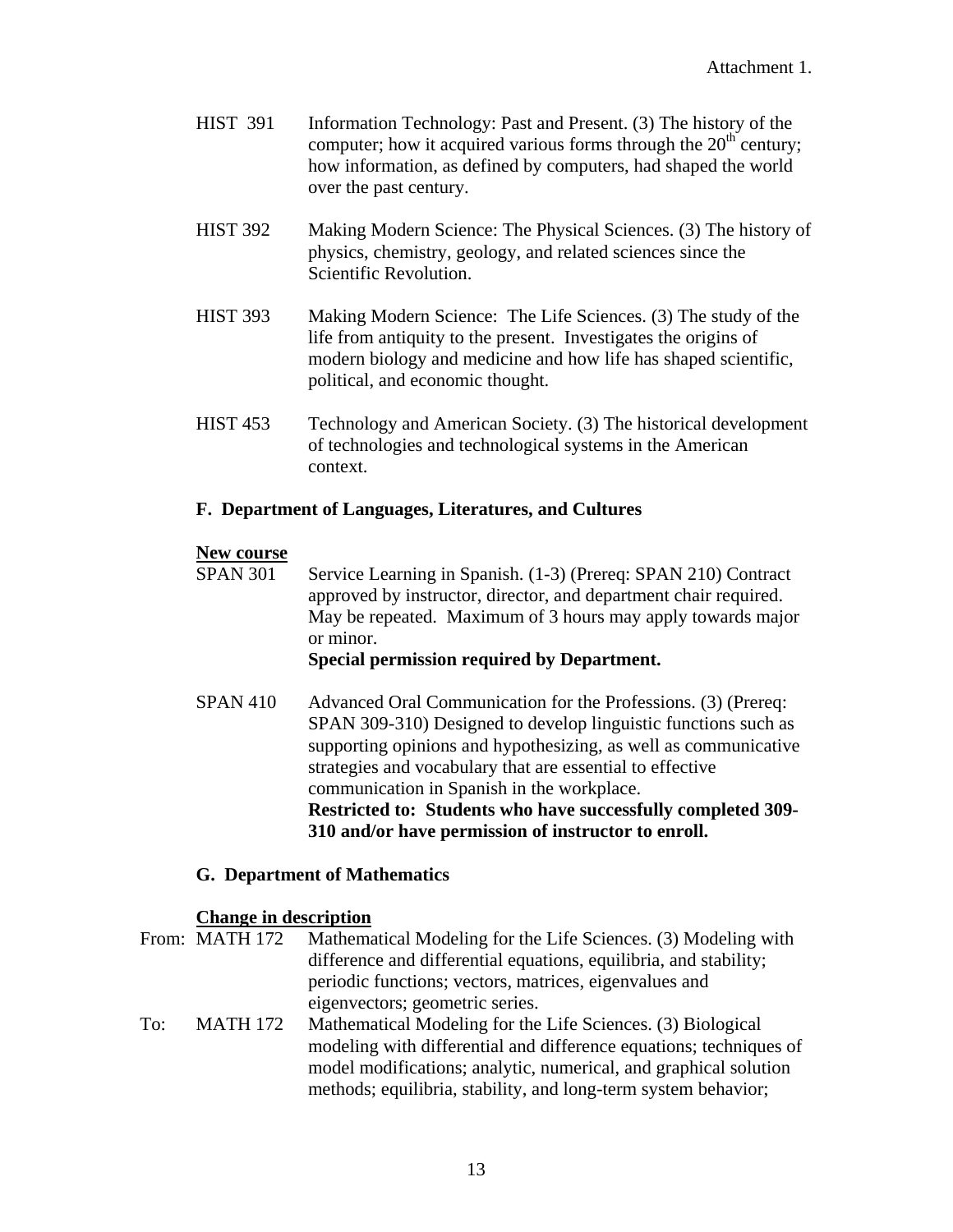geometric series; vectors, matrices, eigenvalues, and eigenvectors. Applications principally to population dynamics and compartment models.

- From: MATH 241 Vector Calculus. (3) (Prereq: qualification through placement or a grade of C or better in MATH 142) Vector algebra, geometry of three-dimensional space; lines, planes, and curves in space; polar, cylindrical, and spherical coordinate systems; partial differentiation, max-min theory; multiple and iterated integration, line integrals, and Green's theorem in the plane. Credit may not be received for both MATH 241 and MATH 250. To: MATH 241 Vector Calculus. (3) (Prereq: qualification through placement or a
- grade of C or better in MATH 142) Vector algebra, geometry of three-dimensional space; lines, planes, and curves in space; polar, cylindrical, and spherical coordinate systems; partial differentiation, max-min theory; multiple and iterated integration, line integrals, and Green's theorem in the plane.

#### **Deletion**

MATH 250 Vector Analysis I. (3)

#### **Change in prerequisites**

|     | From: MATH 511                    | Probability. $(3)$ (Prereq: a grade of C or higher in either MATH<br>250 or 241)                                                |
|-----|-----------------------------------|---------------------------------------------------------------------------------------------------------------------------------|
| To: | <b>MATH 511</b>                   | Probability. (3) (Prereq: a grade of C or higher in MATH 241)                                                                   |
|     | From: MATH 514                    | Financial Mathematics I. (3) (Prereq: a grade of C or higher in<br>either MATH 250 or 241)                                      |
| To: | <b>MATH 514</b>                   | Financial Mathematics I. $(3)$ (Prereq: a grade of C or higher in<br><b>MATH 241)</b>                                           |
|     | From: MATH 521                    | Boundary Value Problems and Partial Differential Equations (3)<br>(Prereq: MATH 520 or MATH 250 and 242 or MATH 241 and<br>242) |
| To: | <b>MATH 521</b>                   | Boundary Value Problems and Partial Differential Equations (3)<br>(Prereq: MATH 520 or MATH 241 and 242)                        |
|     | From: MATH 526                    | Numerical Linear Algebra. (3) (Prereq or coreq: MATH 250<br>[preferred] or 241)                                                 |
| To: | <b>MATH 526</b>                   | Numerical Linear Algebra. (3) (Prereq or coreq: MATH 241)                                                                       |
| To: | From: MATH 531<br><b>MATH 531</b> | Foundations of Geometry. (3) (Prereq: MATH 250 or 241)<br>Foundations of Geometry. (3) (Prereq: MATH 241)                       |
| To: | From: MATH 532<br><b>MATH 532</b> | Modern Geometry. (3) (Prereq: MATH 250 or 241)<br>Modern Geometry. (3) (Prereq: MATH 241)                                       |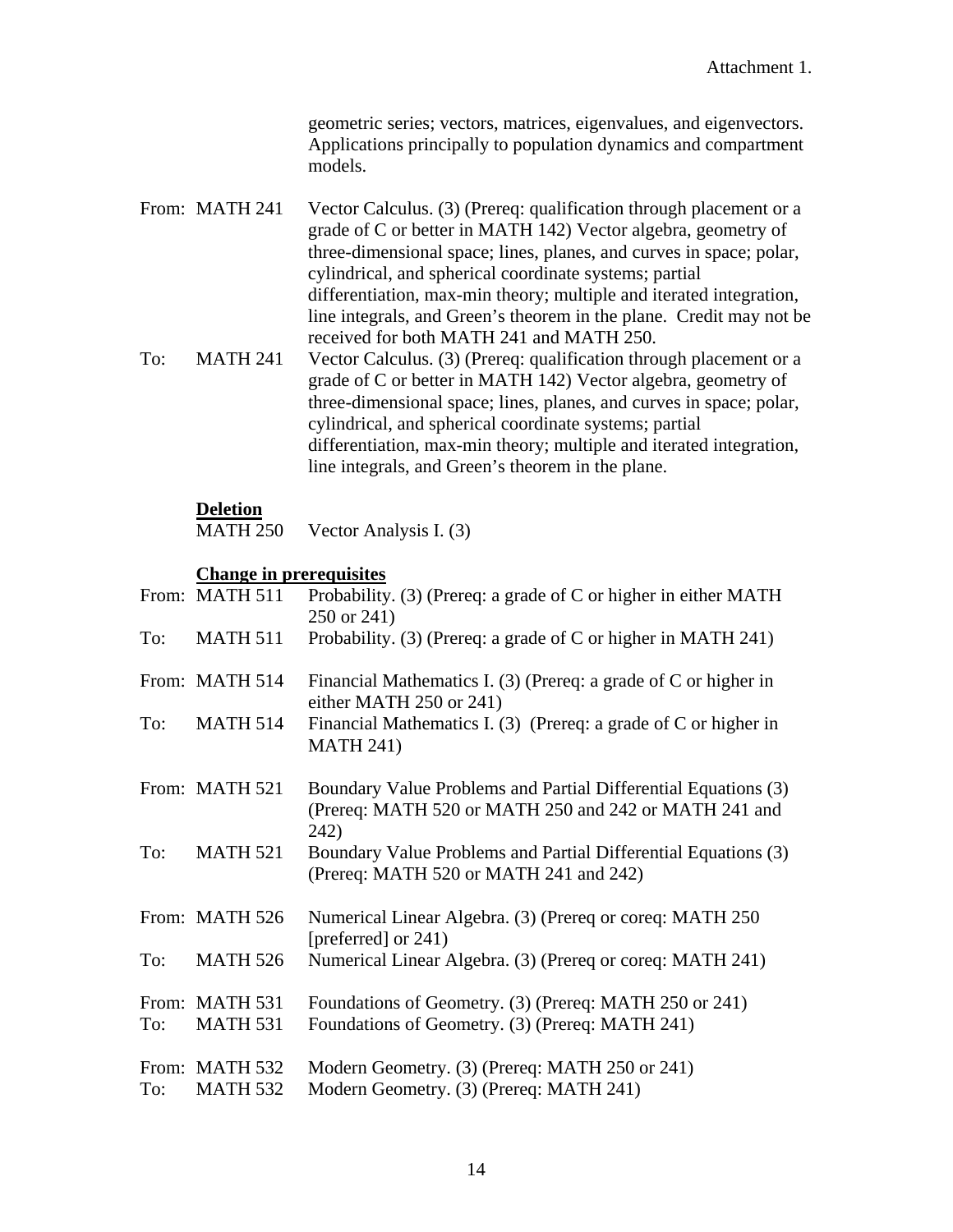| To:    | From: MATH 533<br><b>MATH 533</b>                                                                                                   | Elementary Geometric Topology. (3) (Prereq: MATH 250 or 241)<br>Elementary Geometric Topology. (3) (Prereq: MATH 241) |
|--------|-------------------------------------------------------------------------------------------------------------------------------------|-----------------------------------------------------------------------------------------------------------------------|
| To:    | From: MATH 534<br><b>MATH 534</b>                                                                                                   | Elements of General Topology. (3) (Prereq: MATH 250 or 241)<br>Elements of General Topology. (3) (Prereq: MATH 241)   |
| To:    | From: MATH 540<br><b>MATH 540</b>                                                                                                   | Modern Applied Algebra. (3) (Prereq: MATH 250 or 241)<br>Modern Applied Algebra. (3) (Prereq: MATH 241)               |
| To:    | From: MATH 544<br><b>MATH 544</b>                                                                                                   | Linear Algebra. (3) (Prereq: MATH 250 [preferred] or 241)<br>Linear Algebra. (3) (Prereq: MATH 241)                   |
| To:    | From: MATH 546<br><b>MATH 546</b>                                                                                                   | Algebraic Structures I. (3) (Prereq: MATH 250 [preferred] or 241)<br>Algebraic Structures I. (3) (Prereq: MATH 241)   |
|        | From: MATH 551                                                                                                                      | Introduction to Differential Geometry. (3) (Prereq: MATH 250 or<br>241)                                               |
| To:    | <b>MATH 551</b>                                                                                                                     | Introduction to Differential Geometry. (3) (Prereq: MATH 241)                                                         |
| To:    | From: MATH 552<br><b>MATH 552</b>                                                                                                   | Applied Complex Variable. (3) (Prereq: MATH 250 or 241)<br>Applied Complex Variable. (3) (Prereq: MATH 241)           |
| To:    | From: MATH 554<br><b>MATH 554</b>                                                                                                   | Analysis I. (3) (Prereq: MATH 250 [preferred] or 241)<br>Analysis I. (3) (Prereq: MATH 241)                           |
|        | From: MATH 561                                                                                                                      | Introduction to Mathematical Logic. (3) (Prereq: MATH 250 or<br>241)                                                  |
| To:    | <b>MATH 561</b>                                                                                                                     | Introduction to Mathematical Logic. (3) (Prereq: MATH 241)                                                            |
| To:    | From: MATH 580<br><b>MATH 580</b>                                                                                                   | Elementary Number Theory. (3) (Prereq: MATH 250 or 241)<br>Elementary Number Theory. (3) (Prereq: MATH 241)           |
| $\sim$ | $\mathbf{A}$ and $\mathbf{A}$ and $\mathbf{A}$ and $\mathbf{A}$ and $\mathbf{A}$ and $\mathbf{A}$ and $\mathbf{A}$ and $\mathbf{A}$ | $\cdot$ $\cdot$ $\cdot$                                                                                               |

# **Change in title and prerequisite**

|     | From: MATH 550 | Vector Analysis II. (3) (Prereq: a grade of $C$ or higher in either |
|-----|----------------|---------------------------------------------------------------------|
|     |                | MATH 250 [preferred] or $241$ )                                     |
| To: | MATH 550       | Vector Analysis. (3) (Prereq: a grade of C or higher in MATH 241)   |

# **Change in curriculum, Website 2007-2008 Undergraduate Bulletin - BS in Mathematics**

| <b>Current</b>                            | <b>Proposed</b>                           |
|-------------------------------------------|-------------------------------------------|
| <b>Degree Requirements</b><br>(128 hours) | <b>Degree Requirements</b><br>(128 hours) |
| 1. General Education Requirements (43-54) | 1. General Education Requirements (43-54) |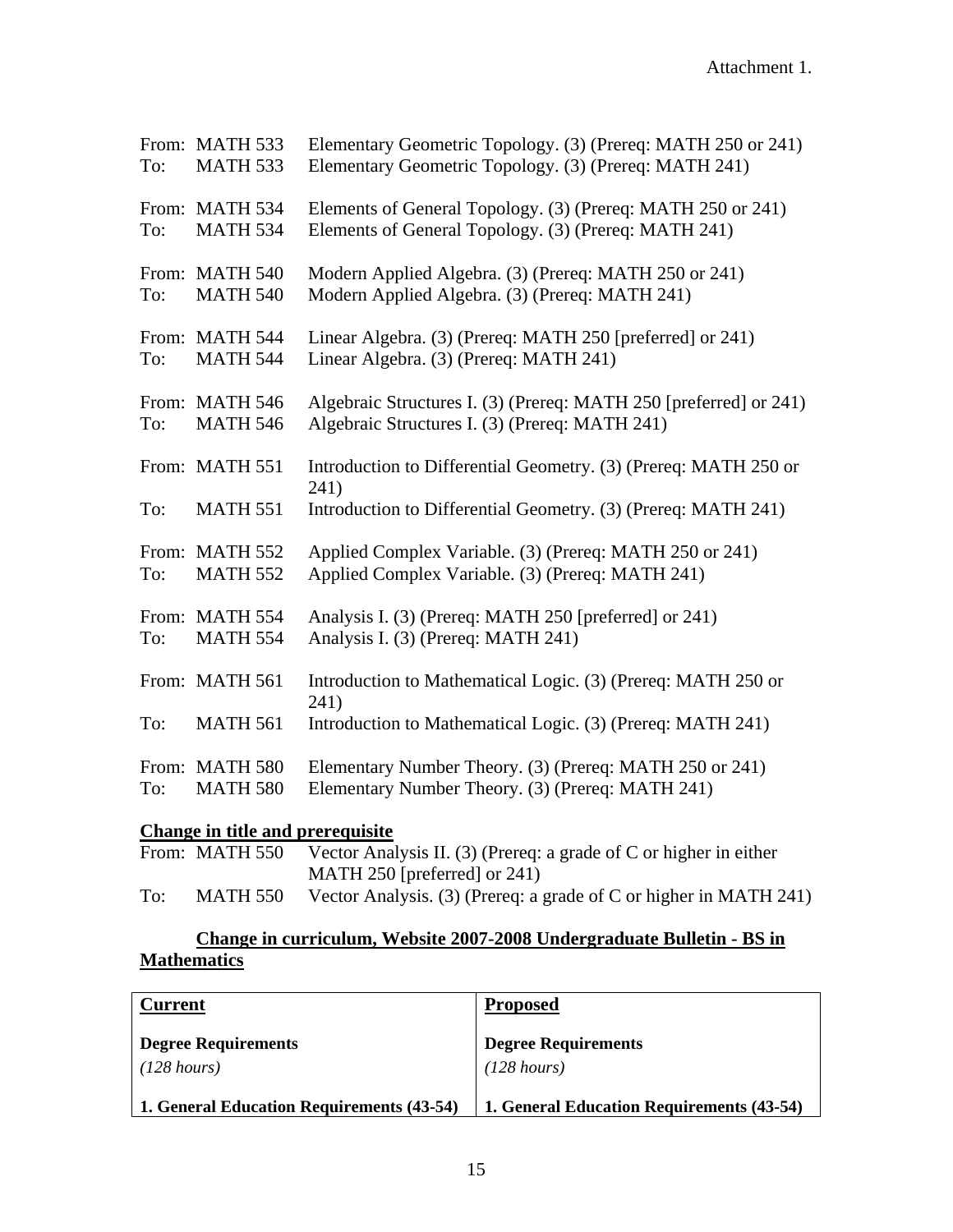The following courses fulfill some of the general education requirements, as well as some of the requirements of certain cognates and minors. These courses must be completed for the B.S. degree in mathematics: MATH 141, 142, and either 241 or 250 (preferred), each with a grade of C or better; CSCE 145. In addition, one of the following sequences must also be completed: (i) STAT 511  $\{ = \text{MATH}$ 511} and STAT 512; (ii) either STAT 509 or STAT 515, and either STAT 516 or CSCE 146. Mathematics majors may use MATH 141, 142, and CSCE 145 to fulfill Group II of the general education requirements, MATH 511  $\{ = \text{STAT}$ 511} (with a grade of C or better) for major credit, and STAT 509, 512, 515, and 516 for cognate or minor credit. Only one of STAT 509 and STAT 515 may be used for cognate or minor credit.

For an outline of other general education requirements, see "College of Arts and Sciences."

**2. Major Requirements**A grade of C or better is required in each major course and in each of MATH 141, 142, and either 241 or 250. Students may enroll in each major course and in each of MATH 141, 142, and 241 a maximum of two times. Either MATH 526 or MATH 544 may be used for credit but not both. The student may repeat a maximum of three mathematics courses.

#### -**Cognate or Minor for Nonmajors**

Students with majors in other departments may effectively supplement their major program of study by selecting a cognate or minor in mathematics.

**Cognate in Mathematics**. Most courses in mathematics numbered 241 and above may be used for cognate credit.

**Minor in Mathematics**. The minor consists of one of MATH 241 and 250 together with at

The following courses fulfill some of the general education requirements, as well as some of the requirements of certain cognates and minors. These courses must be completed for the B.S. degree in mathematics: MATH 141, 142, and 241, each with a grade of C or better; CSCE 145. In addition, one of the following sequences must also be completed: (i) STAT 511  $\{ = \text{MATH 511} \}$  and STAT 512; (ii) either STAT 509 or STAT 515, and either STAT 516 or CSCE 146. Mathematics majors may use MATH 141, 142, and CSCE 145 to fulfill Group II of the general education requirements, MATH 511  $\{=\text{STAT } 511\}$  (with a grade of C or better) for major credit, and STAT 509, 512, 515, and 516 for cognate or minor credit. Only one of STAT 509 and STAT 515 may be used for cognate or minor credit.

For an outline of other general education requirements, see "College of Arts and Sciences."

# **2. Major Requirements**

A grade of C or better is required in each major course and in each of MATH 141, 142, and 241. Students may enroll in each MATH course, including MATH 141, 142, and 241, a maximum of two times. Either MATH 526 or MATH 544 may be used for credit but not both. The student may repeat a maximum of three mathematics courses.

# **Cognate or Minor for Nonmajors**

Students with majors in other departments may effectively supplement their major program of study by selecting a cognate or minor in mathematics.

**Cognate in Mathematics**. Most courses in mathematics numbered 241 and above may be used for cognate credit.

**Minor in Mathematics**. The minor consists of MATH 241 together with at least 15 hours of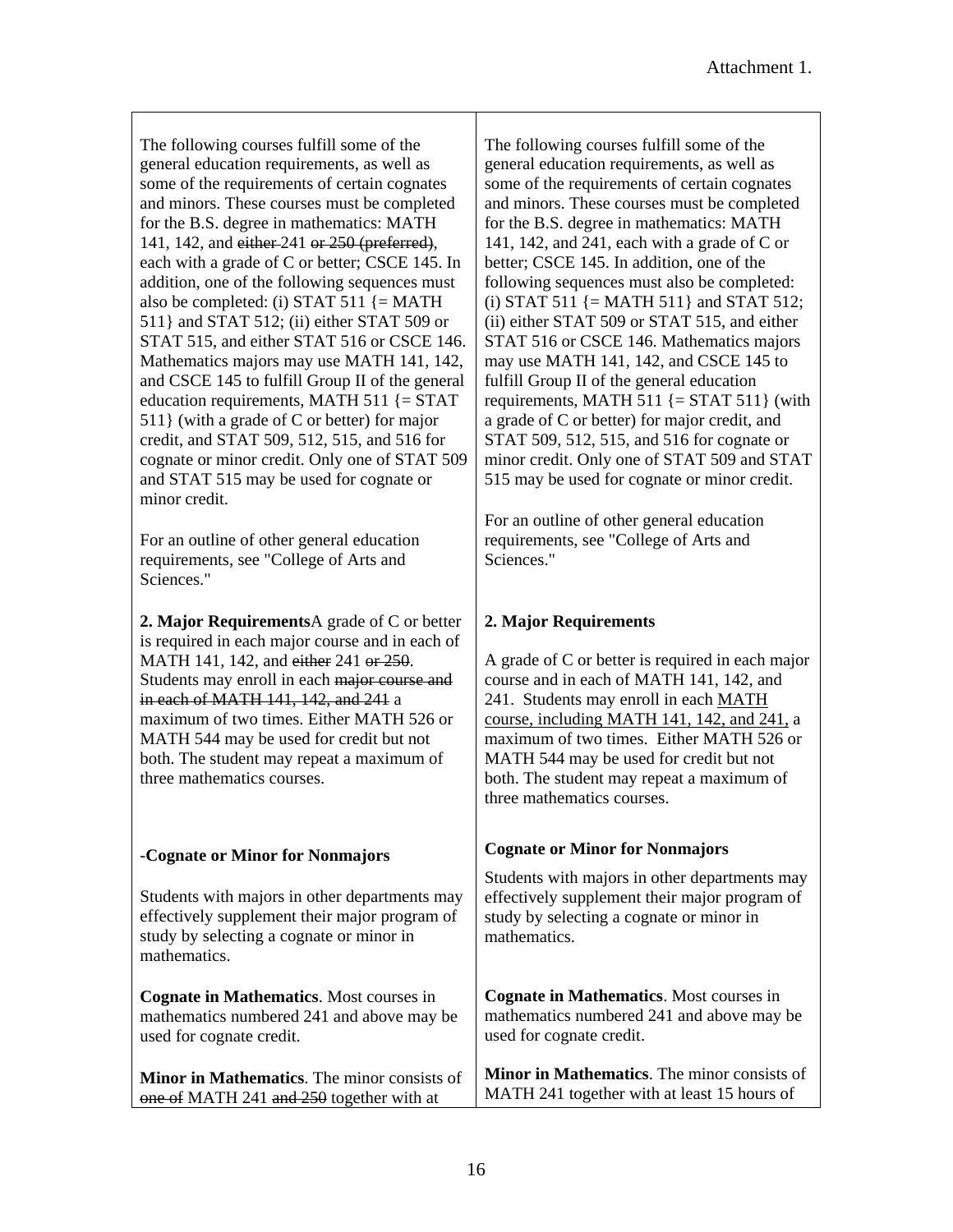| least 15 hours of mathematics courses selected<br>from MATH 242, MATH 374, or 500-level<br>MATH courses. At least 6 of the 15 hours must<br>be chosen from MATH 520, 526, 544, 546,<br>554, 574. At most, one of MATH 241 and 250<br>and one of MATH 526 and 544 may be used<br>for minor credit.                                                                | mathematics courses selected from MATH<br>242, MATH 374, or 500-level MATH courses.<br>At least 6 of the 15 hours must be chosen from<br>MATH 520, 526, 544, 546, 554, 574. At most<br>one of MATH 526 and 544 may be used for<br>minor credit.                                                                                                                  |
|------------------------------------------------------------------------------------------------------------------------------------------------------------------------------------------------------------------------------------------------------------------------------------------------------------------------------------------------------------------|------------------------------------------------------------------------------------------------------------------------------------------------------------------------------------------------------------------------------------------------------------------------------------------------------------------------------------------------------------------|
| <b>Minor in Actuarial Mathematics and</b><br><b>Statistics</b> . The minor consists of the<br>prerequisite courses MATH 141, 142, 241 plus<br>18 hours of mathematics and statistics courses<br>chosen as follows: MATH 511 $\{=\text{STAT } 511\}$ ,<br>STAT 512, 513, and three additional courses<br>selected from three of the following four<br>categories: | <b>Minor in Actuarial Mathematics and</b><br><b>Statistics</b> . The minor consists of the<br>prerequisite courses MATH 141, 142, 241 plus<br>18 hours of mathematics and statistics courses<br>chosen as follows: MATH 511 $\{=\text{STAT } 511\}$ ,<br>STAT 512, 513, and three additional courses<br>selected from three of the following four<br>categories: |
| i) MATH 514 $\{=\text{STAT } 522\};$<br>ii) STAT 510 or 520;<br>iii) MATH 526 or 544;<br>iv) MATH 570 or 574.<br>At most, one of MATH 241 and 250 and one of<br>MATH 526 and 544 may be used for minor                                                                                                                                                           | i) MATH 514 $\{=\text{STAT } 522\};$<br>ii) STAT 510 or 520;<br>iii) MATH 526 or 544;<br>iv) MATH 570 or 574.<br>At most one of MATH 526 and 544 may be                                                                                                                                                                                                          |
| credit.                                                                                                                                                                                                                                                                                                                                                          | used for minor credit.                                                                                                                                                                                                                                                                                                                                           |

# **H. Department of Philosophy**

# **Change in title, prerequisite and description**

|     | From: PHIL 473  | Film Media Theory. [=ENGL 473, FILM 473] (3) (Prereq: FILM        |
|-----|-----------------|-------------------------------------------------------------------|
|     |                 | 240 or ENGL 280 or PHIL at the 200 level or above or consent of   |
|     |                 | instructor) Classical and contemporary film theory; early debates |
|     |                 | over film aesthetics and more recent studies of how cinema shapes |
|     |                 | perceptions of reality, ideology, gender and race.                |
| To: | <b>PHIL 473</b> | Film and Media Theory and Criticism. [=ENGL 473, FILM 473]        |
|     |                 | (3) (Prereq: FILM 240 or consent of instructor) Theory and        |
|     |                 | criticism of film and media from the 1910s to the present.        |
|     |                 | Considers a range of critical approaches to analyzing what        |
|     |                 | different forms of audio-visual media do to and for the audiences |
|     |                 | they address and the worlds they depict.                          |

# **I. Department of Physics and Astronomy**

#### **Change in course number, prerequisite, and description**

From: PHYS 208 Principles of Physics III. (3) (Prereq: a grade of C or better in PHYS 207 and MATH 142; coreq: MATH 241) Wave motion,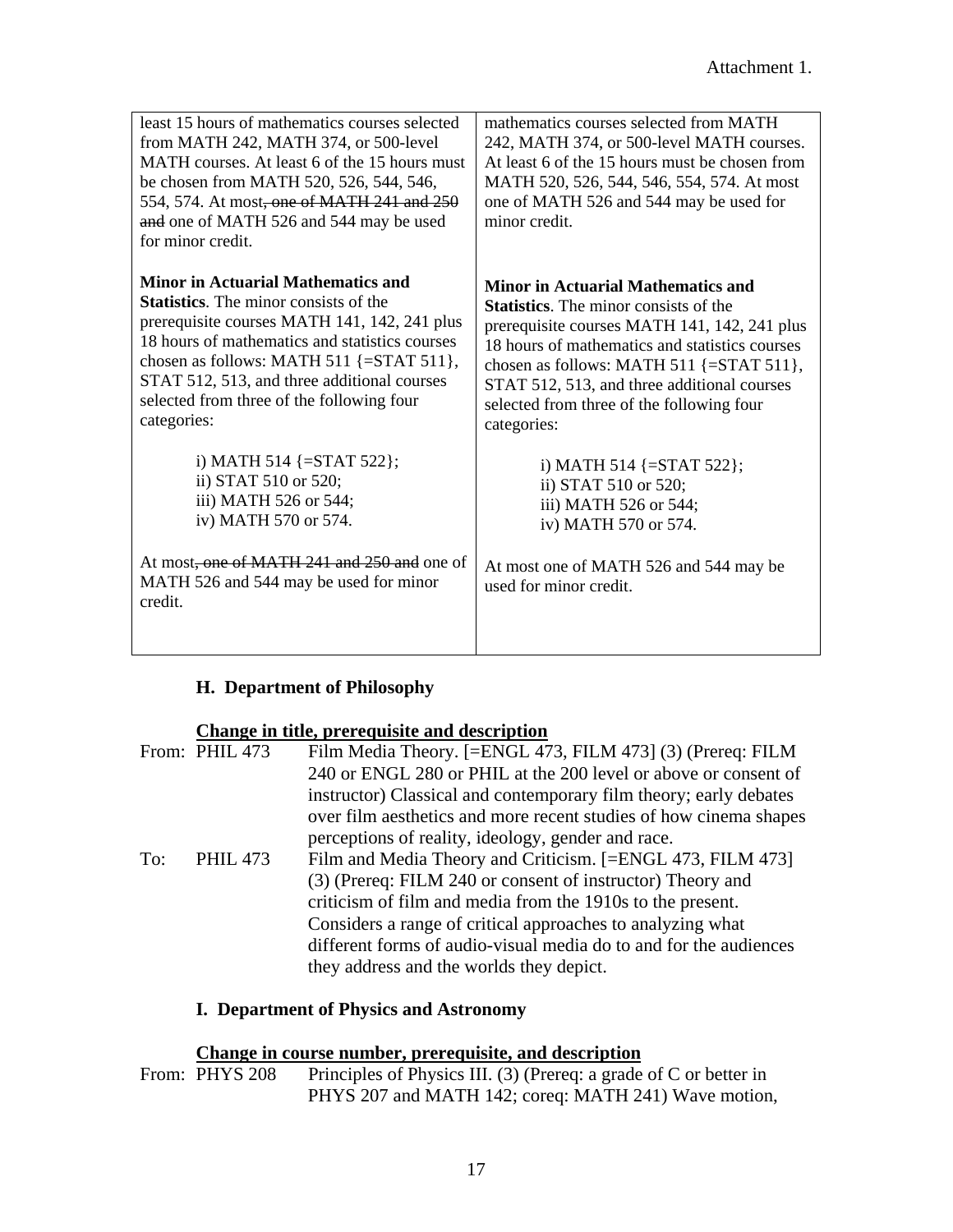| optics, and thermodynamics. Calculus-level treatment; a |  |
|---------------------------------------------------------|--|
| continuation of PHYS 207.                               |  |

To: PHYS 306 Principles of Physics III. (3) (Prereq: C or better in PHYS 207 or 212 and MATH 142; coreq: MATH 241) Wave motion, optics, and thermodynamics. Calculus-level treatment; a continuation of PHYS 207 and 212.

#### **Change in title and prerequisite**

|     | From: PHYS 506  | Thermal Physics. (3) (Prereq: PHYS 207)                      |
|-----|-----------------|--------------------------------------------------------------|
| To: | <b>PHYS 506</b> | Thermal Physics and Statistical Mechanics. (3) (Prereq: PHYS |
|     |                 | 306)                                                         |

# **Change in prerequisite**

|     | From: PHYS 503  | Mechanics. (4) (Prereq: PHYS 206, MATH 242 or 520)                                                                                                                                                                                                                          |
|-----|-----------------|-----------------------------------------------------------------------------------------------------------------------------------------------------------------------------------------------------------------------------------------------------------------------------|
| To: | <b>PHYS 503</b> | Mechanics. (4) (Prereq: PHYS 206 or 211, MATH 242 or 520)                                                                                                                                                                                                                   |
|     | From: PHYS 504  | Electromagnetic Theory. (4) (Prereq: PHYS 207 and 503)                                                                                                                                                                                                                      |
| To: | <b>PHYS 504</b> | Electromagnetic Theory. (4) (Prereq: PHYS 503)                                                                                                                                                                                                                              |
|     | From: PHYS 509  | Solid State Electronics. (4) (Prereq: physics through PHYS 302 or<br>PHYS 212 with consent of instructor)                                                                                                                                                                   |
| To: | <b>PHYS 509</b> | Solid State Electronics. (4) (Prereq: PHYS 207 or 212)                                                                                                                                                                                                                      |
|     | From: PHYS 514  | Optics, Theory, and Applications. (4) (Prereq: a grade of C or<br>better in PHYS 207 and 208, or PHYS 212)                                                                                                                                                                  |
| To: | <b>PHYS 514</b> | Optics, Theory, and Applications. (4) (Prereq: PHYS 306)                                                                                                                                                                                                                    |
|     | New course      |                                                                                                                                                                                                                                                                             |
|     | <b>PHYS 521</b> | Biophysics. (4) (Prereq: MATH 142, PHYS 212, CHEM 112,<br>BIOL 102) Principles of physics applied to living systems:<br>diffusion, friction, low Reynolds-number world, entropy, free<br>energy, entropic/chemical forces, self-assembly, molecular<br>machines, membranes. |
|     | <b>PHYS 522</b> | Biophysics Laboratory. (3) (Prereq: PHYS 521) Laboratory<br>experiments based on topics covered in PHYS 521.                                                                                                                                                                |

# **Change in curriculum, Website 2007-2008 Undergraduate Bulletin - BS in Physics**

| <b>Current</b>                                                               | <b>Proposed</b>                                                              |
|------------------------------------------------------------------------------|------------------------------------------------------------------------------|
| Overview                                                                     | Overview                                                                     |
| The undergraduate program in physics is<br>designed to provide a fundamental | The undergraduate program in physics is<br>designed to provide a fundamental |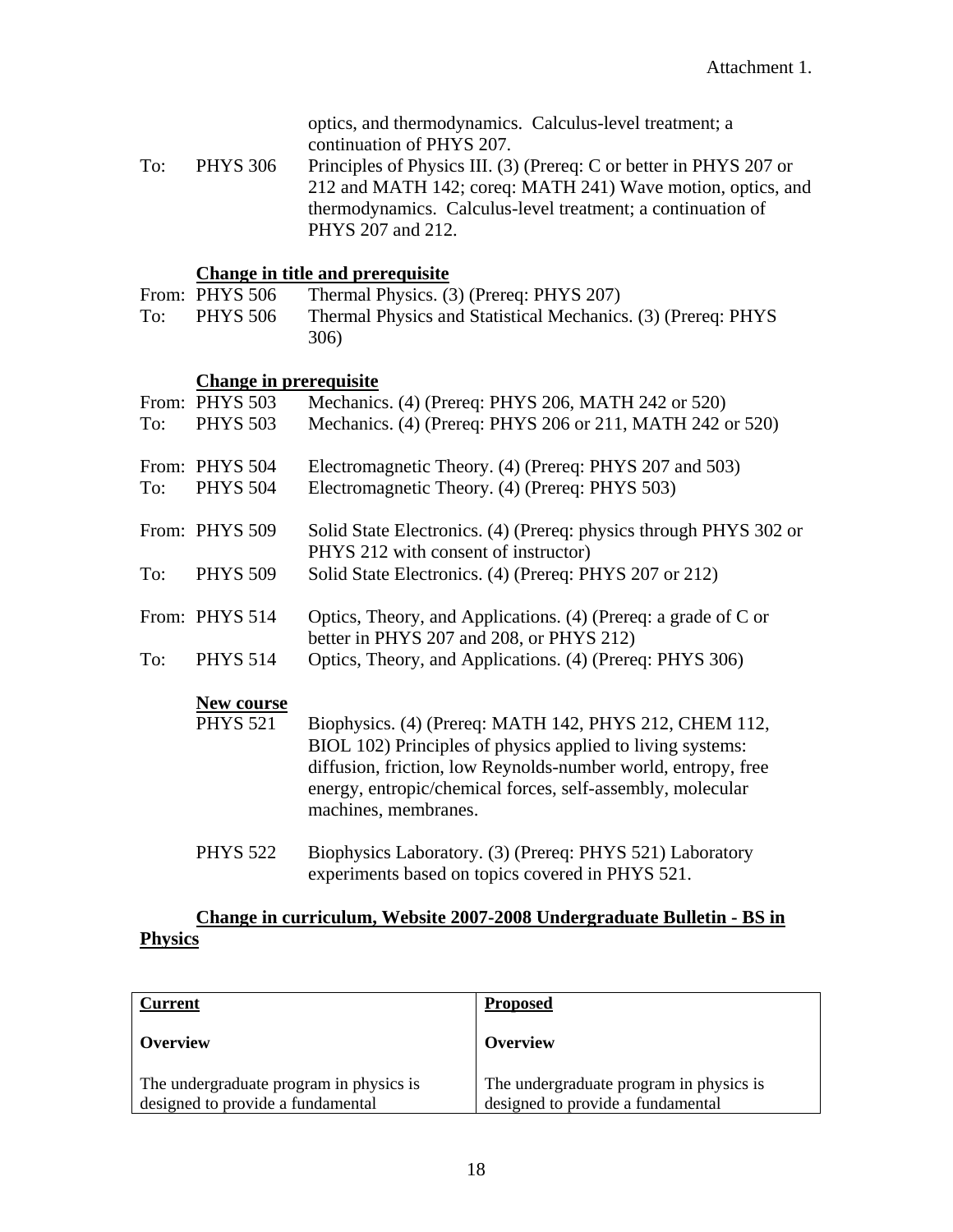| understanding of both experimental and<br>theoretical physics. All of the majors provide a<br>strong basis for graduate study in physics. The<br>applied major is designed for students seeking<br>employment by industrial or governmental<br>laboratories upon completing their B.S. By a<br>suitable choice of electives students will also<br>be prepared for graduate study in the other<br>sciences, mathematics, medicine, or<br>engineering or to enter the University's special<br>teacher education program that leads to a<br>master's degree and teacher certification. | understanding of both experimental and<br>theoretical physics. All of the majors provide a<br>strong basis for graduate study in physics. The<br>applied major is designed for students seeking<br>employment by industrial or governmental<br>laboratories upon completing their B.S. By a<br>suitable choice of electives students will also<br>be prepared for graduate study in the other<br>sciences, mathematics, medicine, or<br>engineering or to enter the University's special<br>teacher education program that leads to a<br>master's degree and teacher certification. |
|-------------------------------------------------------------------------------------------------------------------------------------------------------------------------------------------------------------------------------------------------------------------------------------------------------------------------------------------------------------------------------------------------------------------------------------------------------------------------------------------------------------------------------------------------------------------------------------|-------------------------------------------------------------------------------------------------------------------------------------------------------------------------------------------------------------------------------------------------------------------------------------------------------------------------------------------------------------------------------------------------------------------------------------------------------------------------------------------------------------------------------------------------------------------------------------|
| <b>Degree Requirements</b>                                                                                                                                                                                                                                                                                                                                                                                                                                                                                                                                                          | <b>Degree Requirements</b>                                                                                                                                                                                                                                                                                                                                                                                                                                                                                                                                                          |
| <b>Bachelor of Science with a Major in Physics</b>                                                                                                                                                                                                                                                                                                                                                                                                                                                                                                                                  | <b>Bachelor of Science with a Major in Physics</b>                                                                                                                                                                                                                                                                                                                                                                                                                                                                                                                                  |
| 1. General Education Requirements (43-54<br>hours)                                                                                                                                                                                                                                                                                                                                                                                                                                                                                                                                  | 1. General Education Requirements (43-54<br>hours)                                                                                                                                                                                                                                                                                                                                                                                                                                                                                                                                  |
| The following courses fulfill some of the<br>general education requirements and some<br>cognates and must be completed for a major in<br>physics: PHYS 199, 206, 207, 208; MATH<br>141, 142, 241, and 242; and two math courses<br>500 level and above, selected with advisor;<br>CHEM 111 and 112; CSCE 145. A grade of C<br>or higher is required in all physics,<br>mathematics, and engineering courses.<br>For an outline of other general education<br>requirements, see "College of Arts and<br>Sciences."                                                                   | The following courses fulfill some of the<br>general education requirements and some<br>cognates and must be completed for a major in<br>physics: PHYS 199, 206 or 211, 207 or 212,<br>306; MATH 141, 142, 241, and 242; and two<br>math courses 500 level and above, selected<br>with advisor; CHEM 111 and 112; CSCE 145.<br>A grade of $C$ or higher is required in all<br>physics, mathematics, and engineering courses.<br>For an outline of other general education<br>requirements, see "College of Arts and<br>Sciences."                                                   |
| 2. Major Requirements                                                                                                                                                                                                                                                                                                                                                                                                                                                                                                                                                               | 2. Major Requirements                                                                                                                                                                                                                                                                                                                                                                                                                                                                                                                                                               |
| General Major (32-34 hours)                                                                                                                                                                                                                                                                                                                                                                                                                                                                                                                                                         | General Major (30-32 hours)                                                                                                                                                                                                                                                                                                                                                                                                                                                                                                                                                         |
| Courses in physics, to include the following:<br>PHYS 307, 308, 309, 501, 502, 503, 504, and<br>506 (24 hours)<br>Two courses in experimental physics (e.g., 509,<br>510, 511, 512, 514, 531, or 532) (6-8 hours)                                                                                                                                                                                                                                                                                                                                                                   | Courses in physics, to include the following:<br>PHYS 307, 308, 309, 501, 502, 503, 504, and<br>506 (24 hours)<br>Two courses in experimental physics (e.g., 509,<br>510, 511, 512, 514, 531, or 532) (6-8 hours)                                                                                                                                                                                                                                                                                                                                                                   |
| <b>Intensive Major (36-38 hours)</b>                                                                                                                                                                                                                                                                                                                                                                                                                                                                                                                                                | Intensive Major (36-40 hours)                                                                                                                                                                                                                                                                                                                                                                                                                                                                                                                                                       |
| Courses in physics, to include the following:<br>PHYS 307, 308, 309, 501, 502, 503, 504, and<br>506 (24 hours)<br>Four physics electives numbered 500 or above,                                                                                                                                                                                                                                                                                                                                                                                                                     | Courses in physics, to include the following:<br>PHYS 307, 308, 309, 501, 502, 503, 504, and<br>506 (24 hours)<br>Four physics electives numbered 500 or above,<br>to include at least two courses in experimental                                                                                                                                                                                                                                                                                                                                                                  |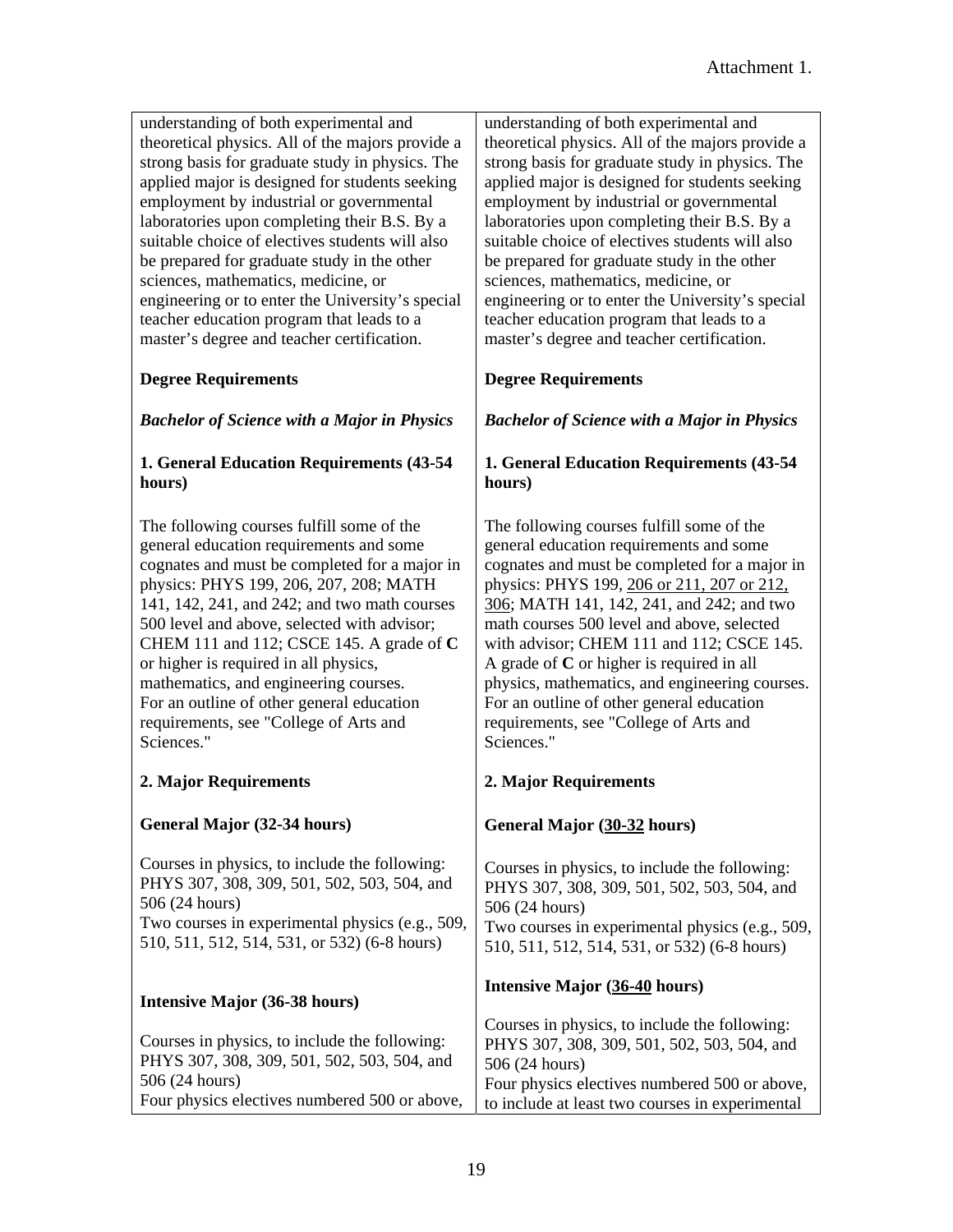| to include at least two courses in experimental | physics (e.g., 509, 510, 511, 512, 514, 531, or                                                                                                                                                                                                                                                                                                                                                                         |
|-------------------------------------------------|-------------------------------------------------------------------------------------------------------------------------------------------------------------------------------------------------------------------------------------------------------------------------------------------------------------------------------------------------------------------------------------------------------------------------|
| physics (e.g., 509, 510, 511, 512, 514, 531, or | 532) (12-16 hours)                                                                                                                                                                                                                                                                                                                                                                                                      |
| 532) (12-14 hours)                              | <b>Intensive Major (Biophysics Concentration)</b><br>Research Option (44 hours) PHYS 307,308,<br>502,503,504,506,521,522 (26 hours)<br>BIOL 101, 102, 302, 302L, 541 (15 hours)<br>CHEM 333 (3 hours)<br>Pre-medical Option (44-45 hours) PHYS<br>307,308, 502,506,521,522 and one course from<br>the following 501, 503, 504, 509, 510, 511, 512<br>or $514$ (21-22 hours)<br>BIOL 101, 102, 302, 302L, 541 (15 hours) |
|                                                 | CHEM 333,334,331L,332L (8 hours)                                                                                                                                                                                                                                                                                                                                                                                        |
| <b>Applied Major (Engineering Physics</b>       | <b>Applied Major (Engineering Physics</b>                                                                                                                                                                                                                                                                                                                                                                               |
| Concentration)                                  | Concentration)                                                                                                                                                                                                                                                                                                                                                                                                          |
| Computer Option (50-51 hours) PHYS 307,         | Computer Option (50-51 hours) PHYS 307,                                                                                                                                                                                                                                                                                                                                                                                 |
| 308, 309, 311, 502, 503, 504, 506, 509, and one | 308, 309, 311, 502, 503, 504, 506, 509, and one                                                                                                                                                                                                                                                                                                                                                                         |
| course chosen from PHYS 501, 511, 512, 514.     | course chosen from PHYS 501, 511, 512, 514.                                                                                                                                                                                                                                                                                                                                                                             |
| CSCE 146, 212, either 211 and 313 or 245 and    | CSCE 146, 212, either 211 and 313 or 245 and                                                                                                                                                                                                                                                                                                                                                                            |
| 311, and one course numbered 491 or higher      | 311, and one course numbered 491 or higher                                                                                                                                                                                                                                                                                                                                                                              |
| ECON 421 (may be used for group IV)             | ECON 421 (may be used for group IV)                                                                                                                                                                                                                                                                                                                                                                                     |
| Electrical Option (54-56 hours) PHYS 307,       | Electrical Option (54-56 hours) PHYS 307,                                                                                                                                                                                                                                                                                                                                                                               |
| 308, 309, 311, 502, 503, 504, 506, and two      | 308, 309, 311, 502, 503, 504, 506, and two                                                                                                                                                                                                                                                                                                                                                                              |
| courses chosen from PHYS 501, 509, 511, 512,    | courses chosen from PHYS 501, 509, 511, 512,                                                                                                                                                                                                                                                                                                                                                                            |
| 514 ELCT 102, 201, 221, 222, 301, 371 CSCE      | 514 ELCT 102, 201, 221, 222, 301, 371 CSCE                                                                                                                                                                                                                                                                                                                                                                              |
| 211 ECON 421 (may be used for group IV)         | 211 ECON 421 (may be used for group IV)                                                                                                                                                                                                                                                                                                                                                                                 |
| Mechanical Option (54-57 hours) PHYS 307,       | Mechanical Option (54-57 hours) PHYS 307,                                                                                                                                                                                                                                                                                                                                                                               |
| 308, 309, 311, 502, 503, 504, and three courses | 308, 309, 311, 502, 503, 504, and three courses                                                                                                                                                                                                                                                                                                                                                                         |
| chosen from PHYS 501, 506, 509, 511, 512,       | chosen from PHYS 501, 506, 509, 511, 512,                                                                                                                                                                                                                                                                                                                                                                               |
| 514 EMCH 200, 260, 290, 327, 360, 507, 508      | 514 EMCH 200, 260, 290, 327, 360, 507, 508                                                                                                                                                                                                                                                                                                                                                                              |
| ECON 421 (may be used for group IV)             | ECON 421 (may be used for group IV)                                                                                                                                                                                                                                                                                                                                                                                     |

# **J. Department of Statistics**

# **Change in title**

|     | From: STAT 530  | Exploring Multivariate Data (3)      |
|-----|-----------------|--------------------------------------|
| To: | <b>STAT 530</b> | Applied Multivariate Statistics. (3) |

# **K. Program of Women's Studies**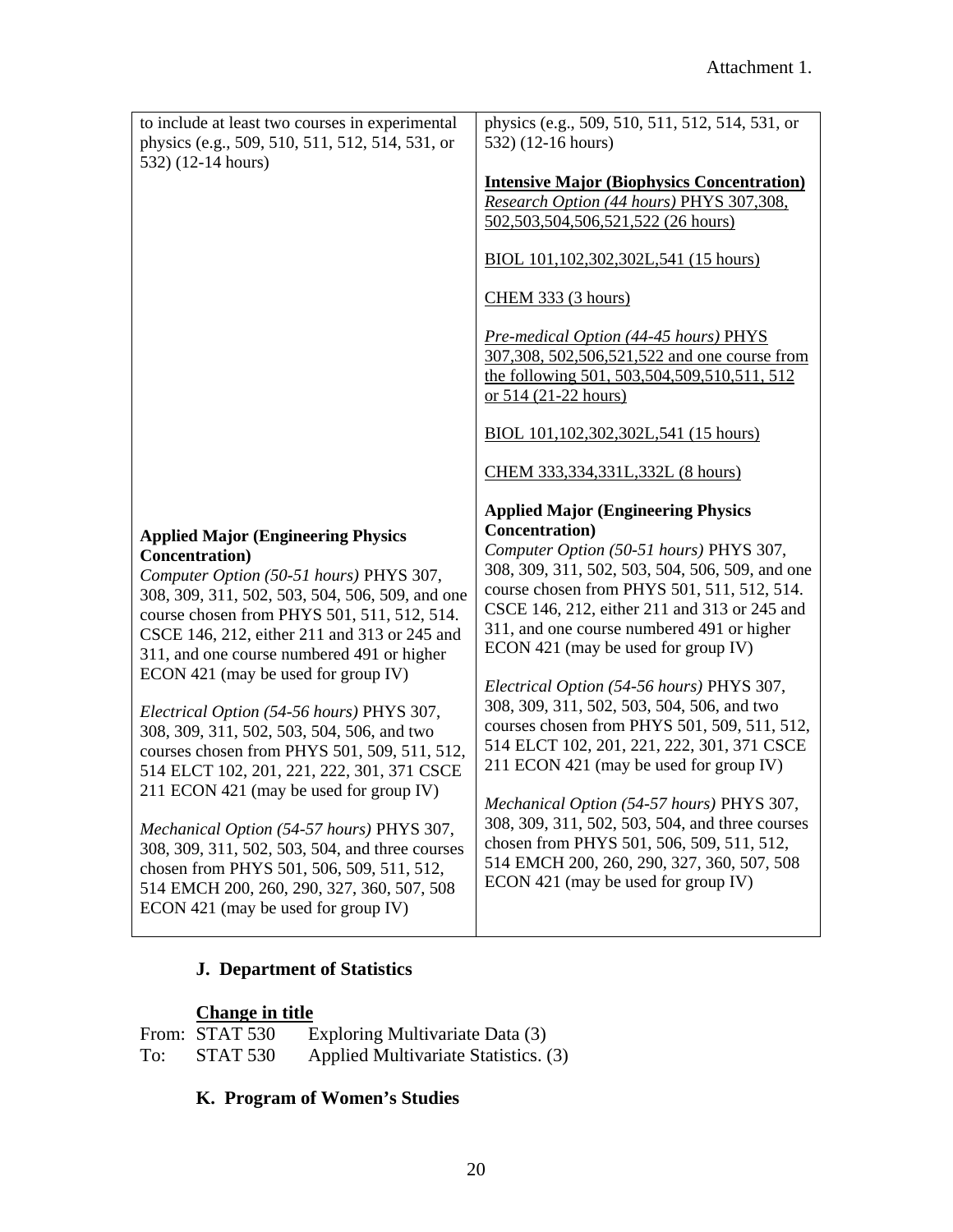# **Change in curriculum, Website 2007-2008 Undergraduate Bulletin – Program Name**

| Current                                                                                                                                                                                                                                                                            | <b>Proposed</b>                                                                                                                                                                                                                                                                                         |
|------------------------------------------------------------------------------------------------------------------------------------------------------------------------------------------------------------------------------------------------------------------------------------|---------------------------------------------------------------------------------------------------------------------------------------------------------------------------------------------------------------------------------------------------------------------------------------------------------|
| <b>Women's Studies</b>                                                                                                                                                                                                                                                             | <b>Women's and Gender Studies</b>                                                                                                                                                                                                                                                                       |
| Drucilla K. Barker, Director                                                                                                                                                                                                                                                       | Drucilla K. Barker, Director                                                                                                                                                                                                                                                                            |
|                                                                                                                                                                                                                                                                                    |                                                                                                                                                                                                                                                                                                         |
|                                                                                                                                                                                                                                                                                    |                                                                                                                                                                                                                                                                                                         |
|                                                                                                                                                                                                                                                                                    |                                                                                                                                                                                                                                                                                                         |
| <b>Overview</b>                                                                                                                                                                                                                                                                    | <b>Overview</b>                                                                                                                                                                                                                                                                                         |
| The Women's Studies Program at the<br>University of South Carolina promotes<br>understanding of the diverse array of<br>women's experiences through a complete<br>program of teaching, research, and service<br>the University, the local community, the<br>state, and the nation. | The Women's and Gender Studies Program<br>at the University of South Carolina<br>promotes understanding of the diverse<br>array of women's and men's experiences<br>through a complete program of teaching,<br>research, and service the University, the<br>local community, the state, and the nation. |

# **2. COLLEGE OF EDUCATION**

# **A. Department of Educational Studies**

# **Change in description**

|     | From: EDCE 510 | Introduction to Counseling. (3) (Prereq: senior or graduate         |
|-----|----------------|---------------------------------------------------------------------|
|     |                | standing)                                                           |
| To: | EDCE 510       | Introduction to Counseling. (3) (Prereq: senior or graduate         |
|     |                | standing) Orientation to the profession of counseling including its |
|     |                | historical, social, and cultural foundations.                       |
|     |                |                                                                     |

# **B. Department of Instruction and Teacher Education**

## **Change in course number**

|     | From: EDEC 610 | Parent/Family Dynamics in Early Childhood Education. (3) |  |
|-----|----------------|----------------------------------------------------------|--|
| To: | EDEC 510       | Parent/Family Dynamics in Early Childhood Education. (3) |  |

# **Change in prerequisite and description**

From: EDRD 445 Language and Literacy in Early Childhood Education II. (4)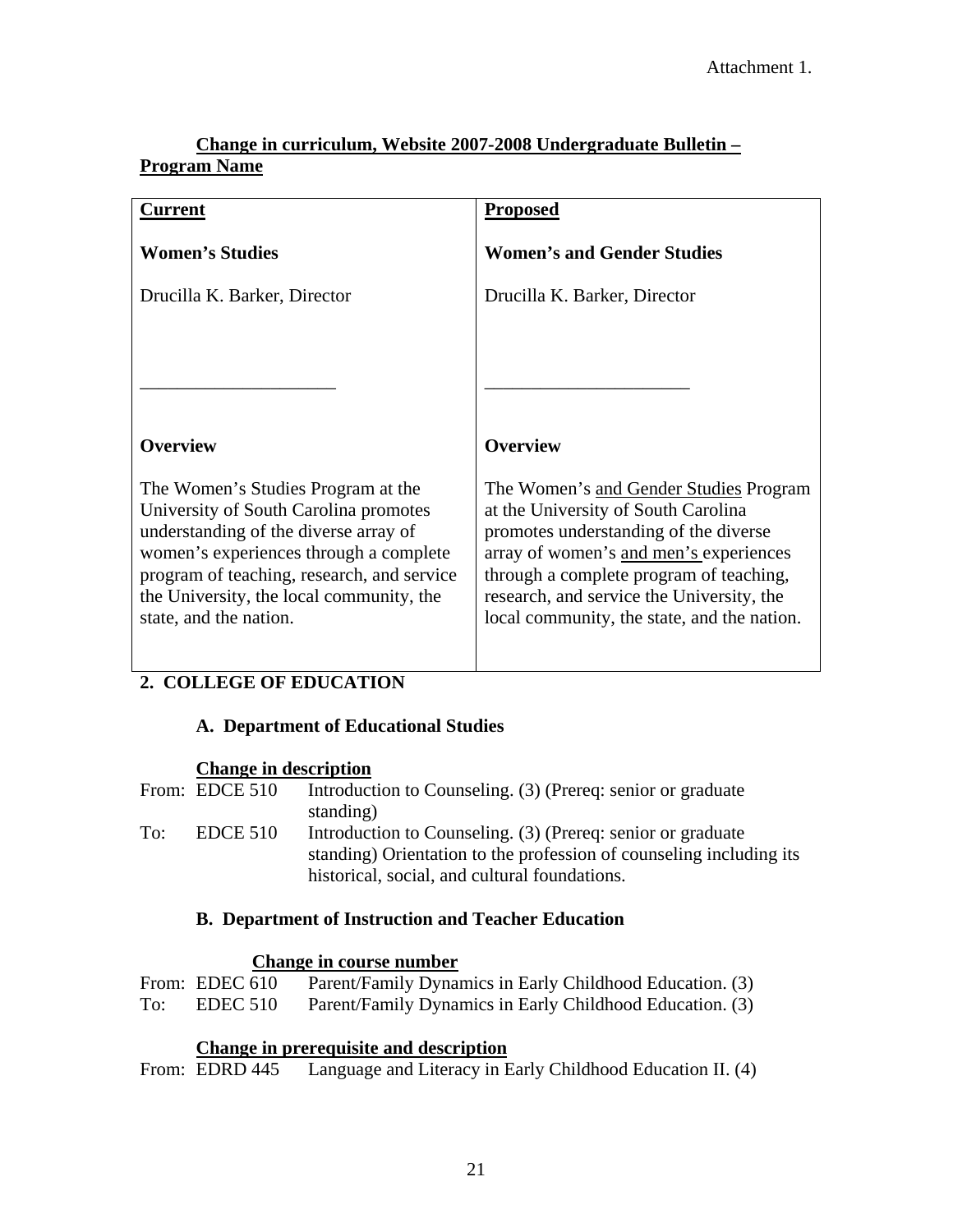(Prereq: admission to internship in early childhood education and EDRD 345; Coreq: EDRD 446) Examination of key concepts in early literacy and implications for early childhood educators, prekindergarten through  $3<sup>rd</sup>$  grade.

 To: EDRD 445 Language and Literacy in Early Childhood Education II. (4) (Prereq: admission to internship in early childhood education and EDRD 345; Coreq: EDEC 443) Examination of key concepts in early literacy and implications in early childhood, pre-kindergarten through  $3<sup>rd</sup>$  grade.

#### **C. Department of Physical Education**

#### **Deletions**

| <b>PEDU 123</b> | Wrestling. $(1)$                 |
|-----------------|----------------------------------|
| <b>PEDU 147</b> | Synchronized Swimming. (1)       |
| <b>PEDU 150</b> | Advanced Springboard Diving. (1) |
| <b>PEDU 162</b> | Beginning Modern Dance. (1)      |
| <b>PEDU 163</b> | Intermediate Modern Dance. (1)   |
| <b>PEDU 164</b> | Beginning Ballet. (1)            |
| <b>PEDU 165</b> | Intermediate Ballet. (1)         |
|                 |                                  |

#### **Change in titles**

|     | From: PEDU 266 | Care and Prevention of Athletic Injuries. (3) |
|-----|----------------|-----------------------------------------------|
| To: | PEDU 266       | Care and Prevention of Injuries. (3)          |

#### **Change in descriptions**

|     | From: PEDU 263  | Introduction to Athletic Training. (3) Introduction to the historical<br>evolution of athletic training with an emphasis on program<br>development including; basic athletic training principles/skills<br>associate with common sports injuries/illnesses. |
|-----|-----------------|-------------------------------------------------------------------------------------------------------------------------------------------------------------------------------------------------------------------------------------------------------------|
| To: | <b>PEDU 263</b> | Introduction to Athletic Training. (3) Introduction to the historical<br>evolution of athletic training with an emphasis on program<br>development including basic athletic training principles/skills<br>associate with common injuries/illnesses.         |
|     | From: PEDU 266L | Athletic Training Lab. (1) Techniques and skills used in the<br>prevention or protection of athletic injury.                                                                                                                                                |
| To: | PEDU 266L       | Athletic Training Lab. (1) Techniques and skills used in the<br>prevention or protection of injury.                                                                                                                                                         |
|     | From: PEDU 300  | First Aid and CPR. (3) Knowledge and skills necessary to meet the<br>guidelines for the American Red Cross Professional Rescuer<br>certification. Skills include AED, adult, child, and infant CPR,<br>breathing emergencies, and first aid.                |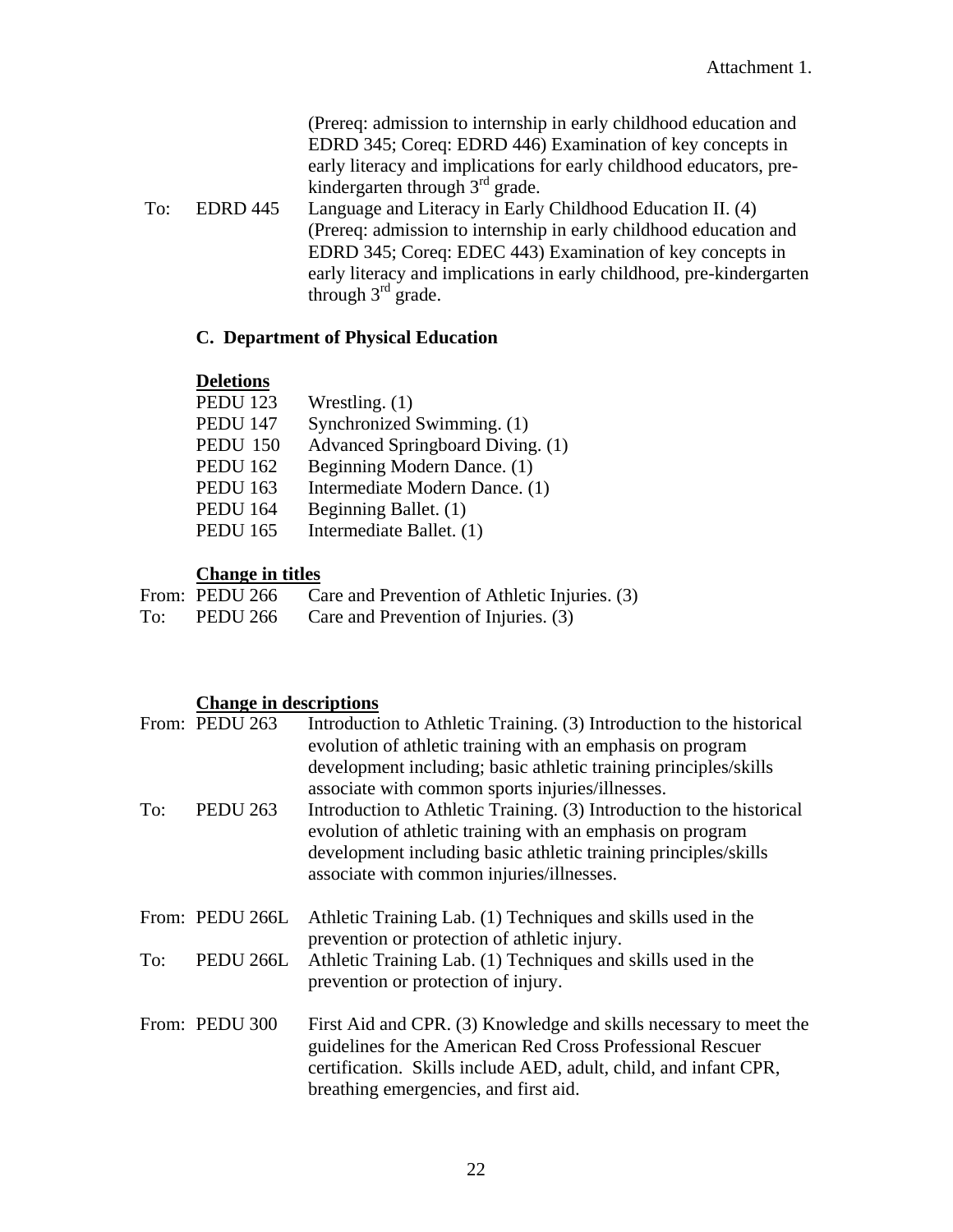| To: | <b>PEDU 300</b> | First Aid and CPR. (3) Knowledge and skills necessary to meet the<br>guidelines for professional certification. Skills include AED,<br>adult, child, and infant CPR, breathing emergencies, and first aid.           |
|-----|-----------------|----------------------------------------------------------------------------------------------------------------------------------------------------------------------------------------------------------------------|
|     | From: PEDU 366L | Therapeutic Modalities Lab. (1) (Coreq: PEDU 366) Supervised<br>observation and practicum with a focus on the application of<br>modalities in laboratory situations.                                                 |
| To: | PEDU 366L       | Therapeutic Modalities Lab. (1) (Coreq: PEDU 366) Integrates<br>cognitive learning in conjunction with psychomotor skill<br>development and assessment on the application of modalities in<br>laboratory situations. |
|     | From: PEDU 466L | Therapeutic Exercise Lab. (1) (Coreq: PEDU 466) Techniques and<br>skills of therapeutic exercise used in the development of<br>rehabilitation programs for various athletic injuries.                                |
| To: | PEDU 466L       | Therapeutic Exercise Lab. (1) (Coreq: PEDU 466) Techniques and<br>skills of therapeutic exercise used in the development of                                                                                          |

rehabilitation programs for various injuries.

# **Change in prerequisite and description**

|     | From: PEDU 366  | Therapeutic Modalities. (3) (Prereq: PEDU 266 and 266L; Coreq:<br>PEDU 366L) Knowledge and techniques needed to plan, operate,<br>document, and evaluate therapeutic modalities used in treatment of<br>athletic injuries/illnesses.                 |
|-----|-----------------|------------------------------------------------------------------------------------------------------------------------------------------------------------------------------------------------------------------------------------------------------|
| To: | <b>PEDU 366</b> | Therapeutic Modalities. (3) (Prereq: PEDU 293, 349, 349L; Coreq:<br>PEDU 366L) Knowledge and techniques needed to plan, operate,<br>document, and evaluate therapeutic modalities used in treatment of<br>injuries/illnesses.                        |
|     | From: PEDU 464  | Conditioning Methods in Athletic Performance. (3) (Prereq: PEDU<br>275) Supervised observation and practicum on the use of<br>conditioning and training techniques for the prevention and care of<br>athletic injuries.                              |
| To: | <b>PEDU 464</b> | Conditioning Methods in Athletic Performance. (3) Conditioning<br>and training techniques for the prevention and care of injuries.                                                                                                                   |
|     | From: PEDU 466  | Therapeutic Exercise. (3) (Prereq: EXSC 223, 224, PEDU 275,<br>348, 349) Knowledge and techniques needed to plan, operate,<br>document, and evaluate therapeutic exercise programs for the<br>rehabilitation and reconditioning of injured athletes. |
| To: | <b>PEDU 466</b> | Therapeutic Exercise. (3) (Prereq: EXSC 223, 224, PEDU 365,<br>366, 366L, 392; Coreq: PEDU 466L) Knowledge and techniques<br>needed to plan, operate, document, and evaluate therapeutic                                                             |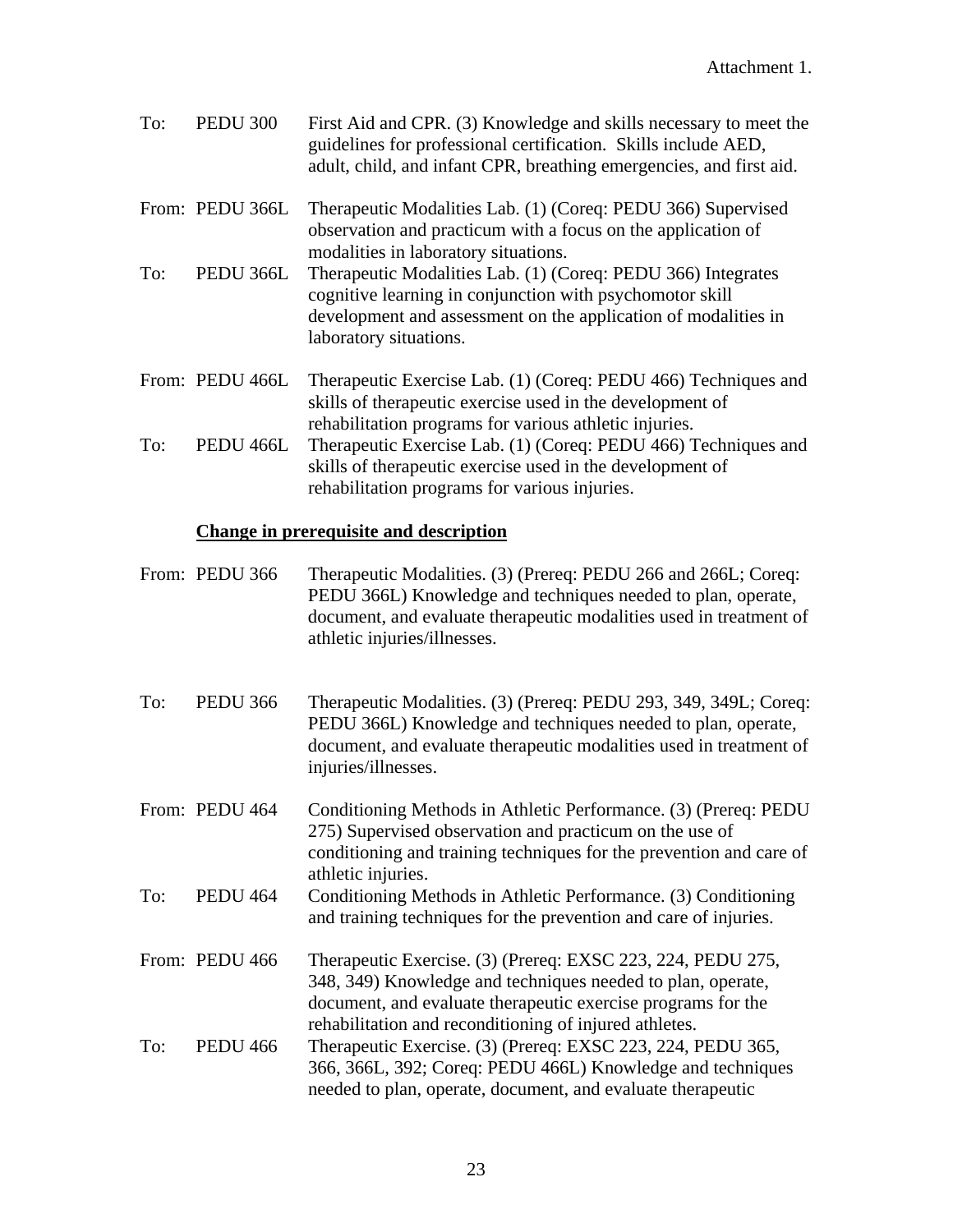exercise programs for the rehabilitation and reconditioning of injured patients.

| From: PEDU 494 | Athletic Training Senior Seminar. (2) (Prereq: PEDU 348, 349)                                                                               |
|----------------|---------------------------------------------------------------------------------------------------------------------------------------------|
|                | Supervised practicum with a content focus on BOC exam                                                                                       |
|                | preparation, advanced skills, and professional research.                                                                                    |
| –              | $P = 100$<br>$\mathbf{1}$ , and $\mathbf{1}$ , and $\mathbf{1}$ , and $\mathbf{1}$ , and $\mathbf{1}$ , and $\mathbf{1}$ , and $\mathbf{1}$ |

- To: PEDU 494 Athletic Training Senior Seminar. (2) (Prereq: PEDU 492, 496) Integrates cognitive learning in conjunction with psychomotor skill development and assessment. Preparation for the BOC exam and professional research.
- From: PEDU 496 Organization and Administration of Athletic Training. (3) Management and operation of an athletic training program at high school and college levels.
- To: PEDU 496 Organization and Administration of Athletic Training. (3) (Prereq: PEDU 393, 466, 466L, 497) Management and operation of athletic training programs.

# **Change in title, prerequisite and description**

|     | From: PEDU 348  | Evaluation of Athletic Injuries I. (3) (Prereq: EXSC 223, PEDU                                                                                   |
|-----|-----------------|--------------------------------------------------------------------------------------------------------------------------------------------------|
|     |                 | 275) Provides knowledge and skills for orthopaedic/physical<br>assessment of common athletic injuries to the lower body.                         |
| To: | <b>PEDU 348</b> | Evaluation of Injuries I. (3) (Coreq: PEDU 348L) Provides                                                                                        |
|     |                 | knowledge and skills for orthopaedic/physical assessment of                                                                                      |
|     |                 | common injuries to the spine and lower body.                                                                                                     |
|     |                 | Restricted to: Acceptance into ATEP.                                                                                                             |
|     | From: PEDU 349  | Evaluation of Athletic Injuries II. (3) (Prereq: EXSC 223, 224,                                                                                  |
|     |                 | PEDU 275, 348) Provides knowledge and skills for                                                                                                 |
|     |                 | orthopaedic/physical assessment of common athletic injuries to the<br>upper body.                                                                |
| To: | <b>PEDU 349</b> | Evaluation of Injuries II. (3) (Prereq: PEDU 292, 348, 348L;                                                                                     |
|     |                 | Coreq: PEDU 349L) Provides knowledge and skills for                                                                                              |
|     |                 | orthopaedic/physical assessment of common injuries to the head,<br>face, thorax, and upper body.                                                 |
|     | From: PEDU 365  | Pharmacology and Drug Education in Athletics. (2) Knowledge,                                                                                     |
|     |                 | skills, and values associated with athletic trainer's pharmacological<br>applications in the treatment of athletic injuries/illnesses, including |
|     |                 | use of alcohol and illicit drugs.                                                                                                                |
| To: | <b>PEDU 365</b> | Pharmacology and Drug Education for Athletic Trainers. (2)                                                                                       |
|     |                 | (Prereq: PEDU 293, 348, 348L) Knowledge, skills, and values                                                                                      |
|     |                 | associated with athletic trainer's pharmacological applications in<br>the treatment of injuries/illnesses, including use of alcohol and          |
|     |                 | illicit drugs.                                                                                                                                   |
|     |                 |                                                                                                                                                  |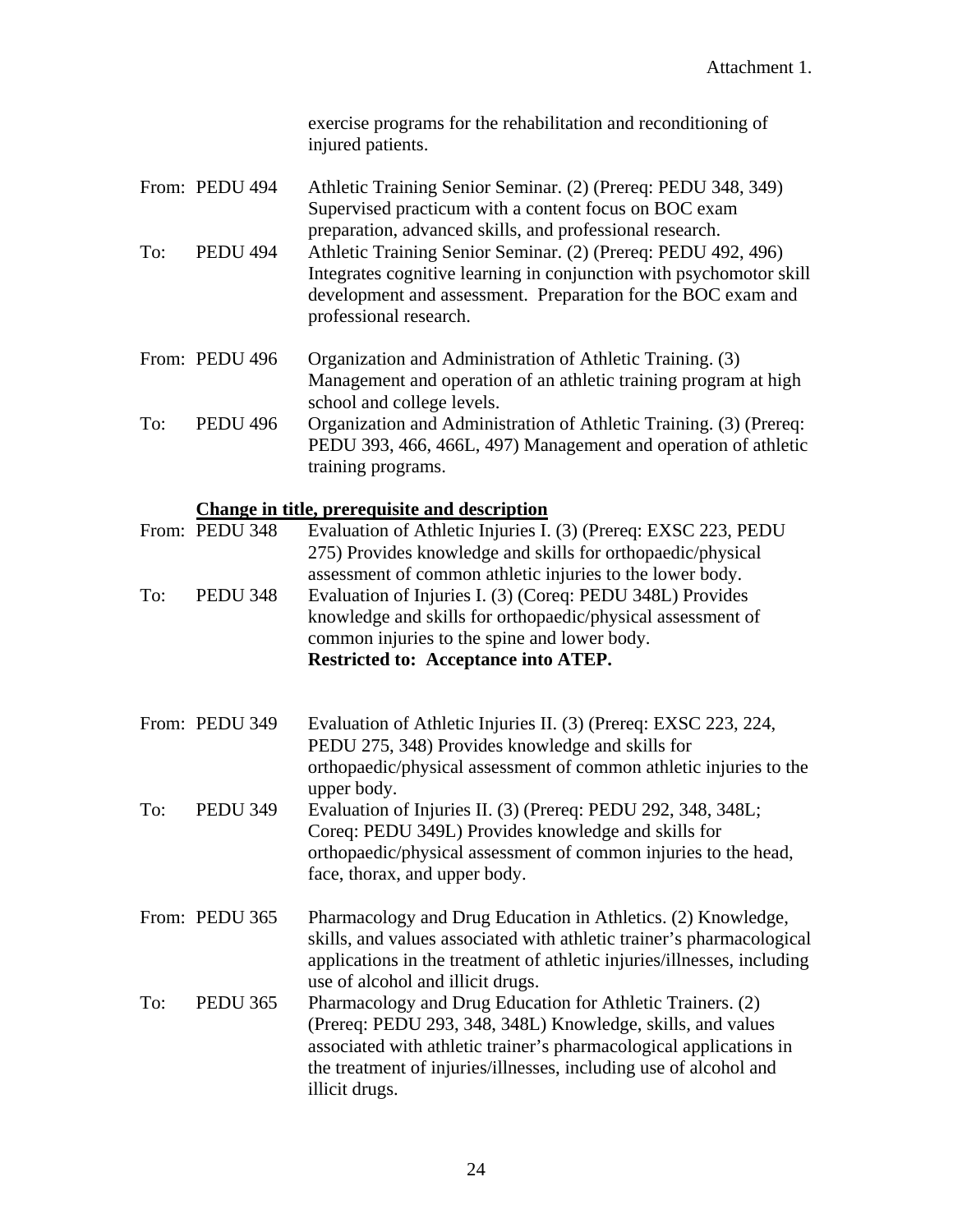|     | From: PEDU 392  | Athletic Training Clinical I. (2) (Prereq: student admitted to ATEP,<br>PEDU 263, 266, 266L) Psychomotor skill development and<br>assessment for junior-level athletic training students. Including but<br>not limited to initial injury care, CPR, spine boarding, splinting,<br>taping, wrapping, padding, wound care, and equipment fitting.<br>Must complete a minimum of 150 clinical hours. |
|-----|-----------------|---------------------------------------------------------------------------------------------------------------------------------------------------------------------------------------------------------------------------------------------------------------------------------------------------------------------------------------------------------------------------------------------------|
| To: | <b>PEDU 392</b> | Athletic Training Clinical Experience III. (2) (Prereq: PEDU 293,<br>349, 349L) Supervised clinical experience for athletic training<br>students. Integrates cognitive learning in conjunction with<br>psychomotor skill development and assessment.                                                                                                                                              |
|     | From: PEDU 393  | Athletic Training Clinical II. (2) (Prereq: PEDU 392) Psychomotor<br>skill development and assessment for junior-level athletic training<br>students. Including but not limited to therapeutic modality and<br>nutritional proficiencies. Must complete a minimum of 150<br>clinicla hours.                                                                                                       |
| To: | <b>PEDU 393</b> | Athletic Training Clinical ExperienceIV. (2) (Prereq: PEDU 365,<br>366, 366L, 392) Supervised clinical experience for athletic training<br>students. Integrates cognitive learning in conjunction with<br>psychomotor skill development and assessment.                                                                                                                                           |
|     | From: PEDU 492  | Athletic Training Clinical III. (2) (Prereq: PEDU 393)<br>Psychomotor skill development and assessment for senior-level<br>athletic training students. Including but not limited to evaluation<br>of head, thorax, abdomen, upper and lower extremities. Must<br>complete a minimum of 200 clinical hours.                                                                                        |
| To: | <b>PEDU 492</b> | Athletic Training Clinical Experience V. (2) (Prereq: PEDU 393,<br>466, 466L, 497) Supervised clinical experience for athletic training<br>students. Integrates cognitive learning in conjunction with<br>psychomotor skill development and assessment.                                                                                                                                           |
|     | From: PEDU 493  | Athletic Training Clinical IV. (2) (Prereq: PEDU 492) (2)<br>Psychomotor skill development and assessment for junior-level<br>athletic training students. Including but not limited to therapeutic<br>exercise and health care administration proficiences. Must<br>complete a minimum of 200 clinical hours.                                                                                     |
| To: | <b>PEDU 493</b> | Athletic Training Clinical Experience V1. (2) (Prereq: :EDU 492,<br>496) Supervised clinical experience for athletic training students.<br>Integrates cognitive learning in conjunction with psychomotor skill<br>development and assessment.                                                                                                                                                     |
|     | From: PEDU 497  | General Medical Concerns in Athletic Training. (3) (Prereq: PEDU<br>266) Knowledge and skills to recognize, treat, and refer general<br>medical conditions and disabilities of athletes and others involved<br>in physical activity.                                                                                                                                                              |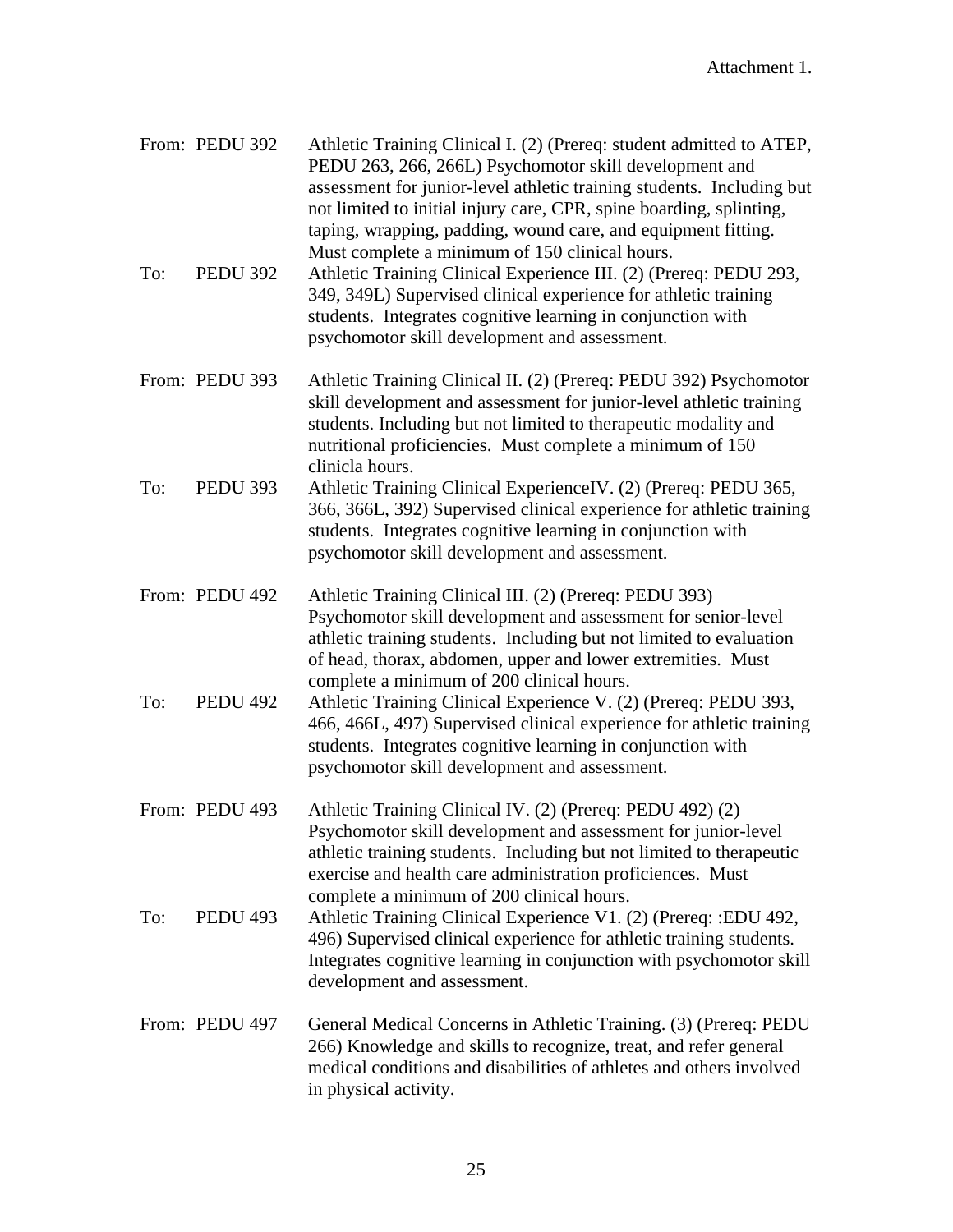To: PEDU 497 General Medical Concerns for Athletic Trainers. (3) (Prereq: PEDU 365, 366, 366L, 392) Knowledge and skills to recognize, treat, and refer general medical conditions and disabilities.

#### **New course**

- PEDU 292 Athletic Training Clinical Experience I. (1) (Prereq: Accepted into ATEP) Supervised clinical experience in an athletic training setting. Integrates cognitive learning in conjunction with psychomotor skill development and assessment. **Restricted to: Athletic Training Majors. Special permission required by Department.**
- PEDU 293 Athletic Training Clinical Experience II. (1) (Prereq: PEDU 348, 348L, 292) Supervised clinical experience in an athletic training setting. Integrates cognitive learning in conjunction with psychomotor skill development and assessment **Restricted to: Athletic Training Majors. Special permission required by Department.**
- PEDU 348L Evaluation of Injuries I Lab. (1) (Coreq: PEDU 348) Provides knowledge and skills for orthopedic/physical assessment of common injuries to the spine and lower body. **Restricted to: Athletic Training Majors.**
- PEDU 349L Evaluation of Injuries II Lab. (1) (Coreq: PEDU 349) Provides knowledge and skills for orthopedic/physical assessment of common injuries to the head, face, thorax, and upper extremities. **Restricted to: Athletic Training Majors.**

# **Change in curriculum, Website 2007-2008 Undergraduate Bulletin in Atheltic Training**

| <b>Current</b>                                                                                                                                                                                                                                                                                                                                                                                                                 | <b>Proposed</b>                                                                                                                                                                                                                                                                                                                                                                                                                   |
|--------------------------------------------------------------------------------------------------------------------------------------------------------------------------------------------------------------------------------------------------------------------------------------------------------------------------------------------------------------------------------------------------------------------------------|-----------------------------------------------------------------------------------------------------------------------------------------------------------------------------------------------------------------------------------------------------------------------------------------------------------------------------------------------------------------------------------------------------------------------------------|
| <b>Athletic Training:</b>                                                                                                                                                                                                                                                                                                                                                                                                      | <b>Athletic Training:</b>                                                                                                                                                                                                                                                                                                                                                                                                         |
| The athletic training education track is a<br>CAATE-accredited program that combines<br>formal classroom instruction and clinical<br>experiences in preparation for the BOC<br>Examination. The requirements for acceptance<br>into the professional program in athletic training<br>include a complete application, 100 hours of<br>clinical experience from a USC-affiliated site,<br>completed program technical standards, | The athletic training education track is a<br>CAATE-accredited program that combines<br>formal classroom instruction and clinical<br>experiences in preparation for the BOC<br>Examination. The requirements for acceptance<br>into the professional program in athletic training<br>include a complete application, 400 70 hours of<br>clinical experience from a USC-affiliated site,<br>completed program technical standards, |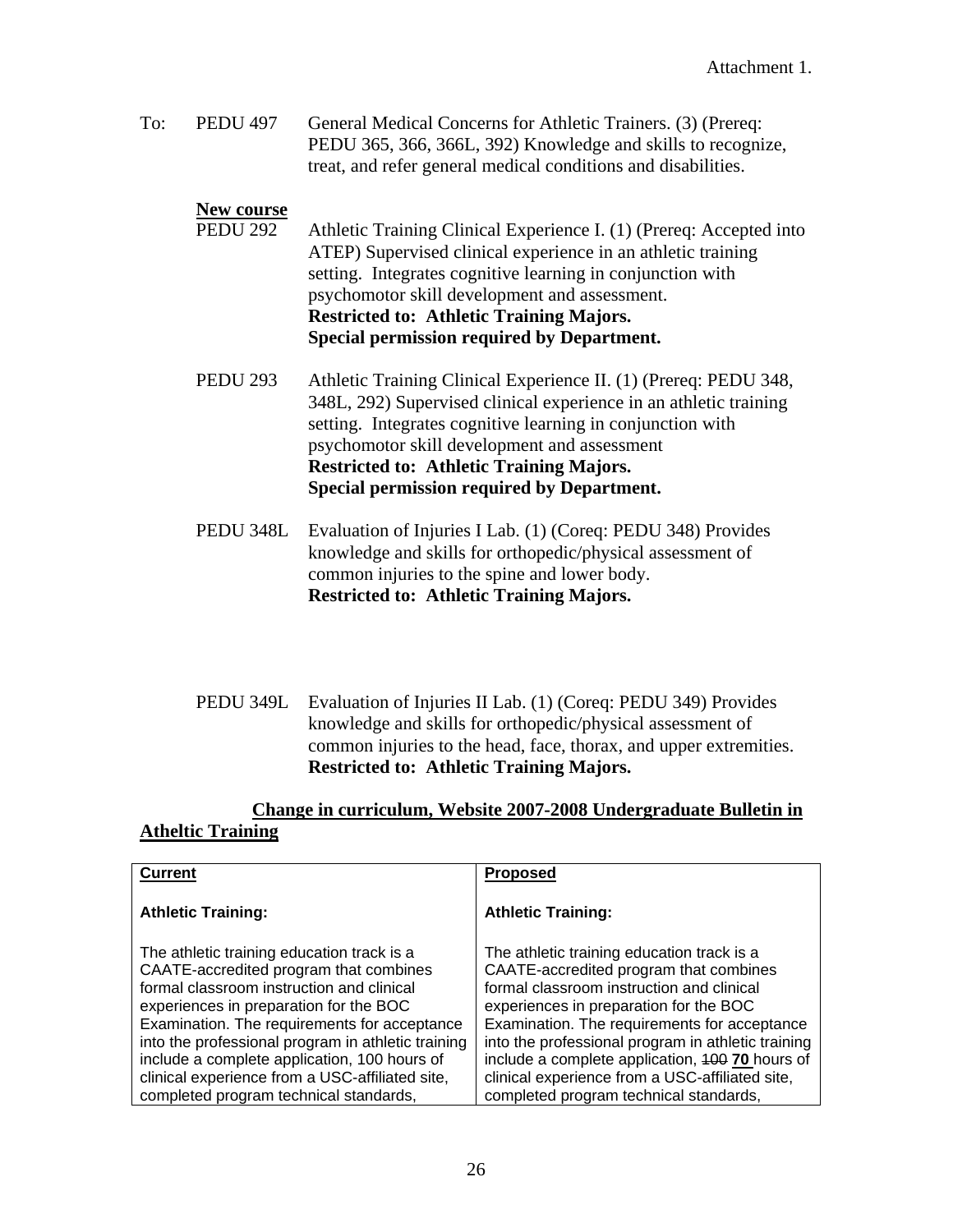| completion of prerequisite courses PEDU 263,    | completion of prerequisite courses PEDU 263,    |
|-------------------------------------------------|-------------------------------------------------|
| PEDU 266, PEDU 266L, PEDU 275, and              | PEDU 266, PEDU 266L, PEDU 275, and              |
| PEDU 300, and a 2.75 cumulative GPA. For a      | PEDU 300, and a 2.75 cumulative GPA. For a      |
| complete listing and description of all program | complete listing and description of all program |
| requirements, please refer to the USC Athletic  | requirements, please refer to the USC Athletic  |
| Training Student Handbook and/or athletic       | Training Student Handbook and/or athletic       |
| training Web site,                              | training Web site,                              |
| www.ed.sc.edu/physed/atmp1.htm.                 | www.ed.sc.edu/physed/atmp1.htm.                 |
| 3. Core Requirements for Athletic Training      | 3. Core Requirements for Athletic Training      |
| Program                                         | Program                                         |
| PEDU 105, 190, 232, 420, 520, 570; EXSC         | PEDU 405, 190, 232, 420, 520, 570; EXSC         |
| 530; HPEB 502 or HRTM 340 or EXSC 507 or        | 530; HPEB 502 or HRTM 340 or EXSC 507 or        |
| NURS 220; CLAS 230 (25 hours)                   | NURS 220; CLAS 230 (24 hours)                   |
| <b>Athletic Training Courses</b>                | <b>Athletic Training Courses</b>                |
| PEDU 263, 266, 266L, 275, 366, 366L, 348,       | PEDU 263, 266, 266L, 275, 292, 293, 348,        |
| 349, 365, 392, 393, 464, 466, 466L, 492, 493,   | 348L, 349, 349L, 365, 366, 366L, 392, 393,      |
| 494, 496, 497 (45 hours)                        | 464, 466, 466L, 492, 493, 494, 496, 497,        |
| Professional Elective (3 hours)                 | Professional Elective (49 hours)                |

# **3. COLLEGE OF ENGINEERING AND COMPUTING**

# **A. Department of Civil Engineering**

# **Change in curriculum, Website 2007-2008 Undergraduate Bulletin –**

| <b>Current</b>                      | <b>Proposed</b>                     |
|-------------------------------------|-------------------------------------|
| <b>Degree Requirements</b>          | <b>Degree Requirements</b>          |
| <b>Civil Engineering Curriculum</b> | <b>Civil Engineering Curriculum</b> |
| $(129 \text{ hours})$               | $(129 \text{ hours})$               |
| ENGL 101, 102 (6 hours)             | ENGL 101, 102 (6 hours)             |
| Liberal Arts (12 hours)             | Liberal Arts (12 hours)             |
| MATH 141, 142, 241, 242 (14 hours)  | MATH 141, 142, 241, 242 (14 hours)  |
| STAT 509 (3 hours)                  | STAT 509 (3 hours)                  |
| CHEM 111, 112 (8 hours)             | CHEM 111, 112 (8 hours)             |
| PHYS 211, 211L, 212, 212L (8 hours) | PHYS 211, 211L, 212, 212L (8 hours) |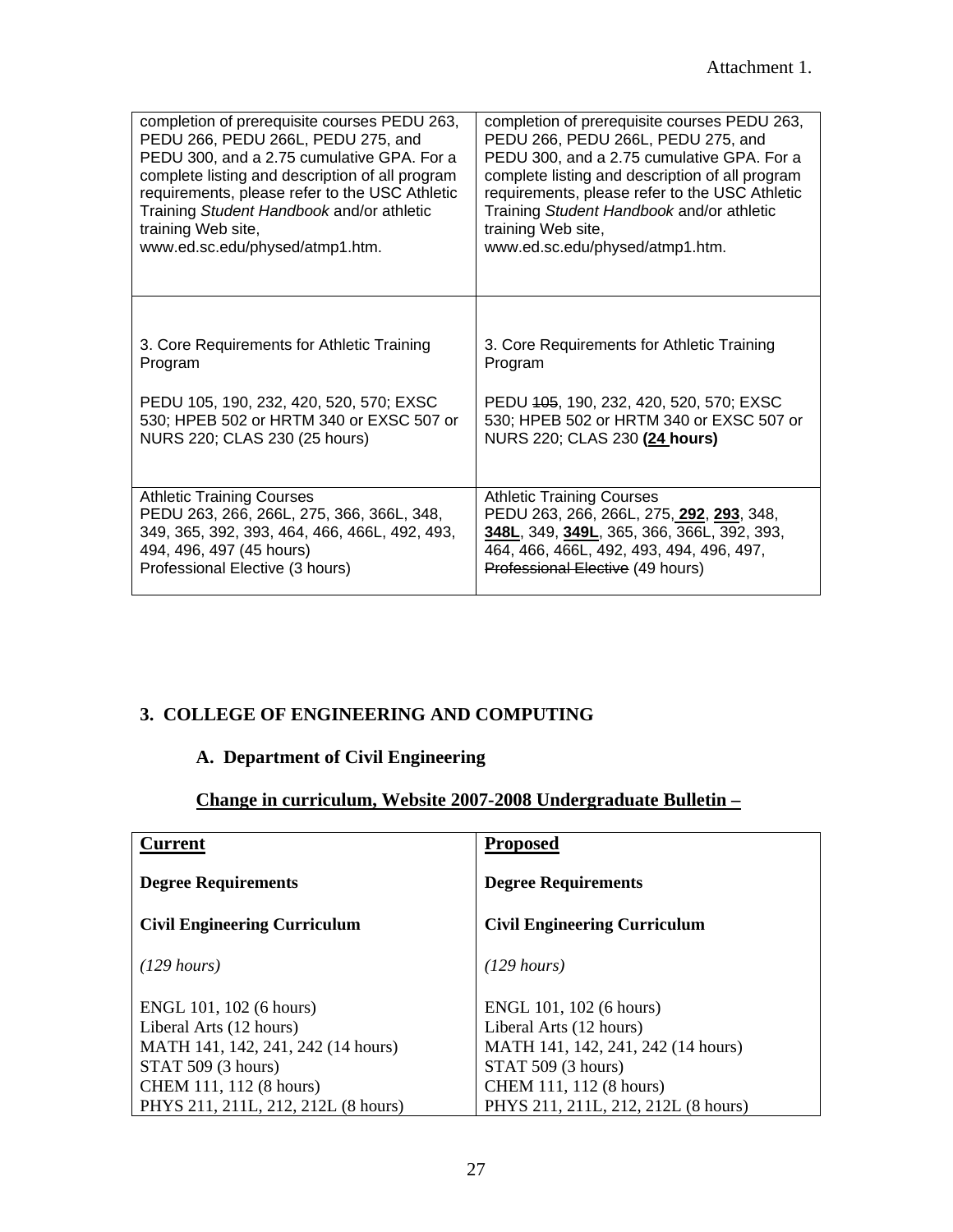| ECIV 111, 200, 201, 210, 220, 303, 320, 330,     | ECIV 111, 200, 201, 210, 220, 303, 320, 330,     |
|--------------------------------------------------|--------------------------------------------------|
| 340, 350, 360, 362, 405, 470 (43 hours)          | 340, 350, 360, 362, 405, 470 (43 hours)          |
| ECIV laboratory (2 hours)                        | ECIV laboratory (2 hours)                        |
| ECIV distribution and electives (24 hours)       | ECIV distribution and electives (24 hours)       |
| Engineering, science, or mathematics electives   | Engineering, science, or mathematics electives   |
| (9 hours)                                        | (9 hours)                                        |
| Notes:                                           | Notes:                                           |
| The liberal arts courses must include at least   | The liberal arts courses must include at least   |
| one history course, one fine arts course, and    | one history course, one fine arts course, one    |
| one professional development course. The         | social science course, and one professional      |
| department maintains a list of acceptable        | development course. The department maintains     |
| history, fine arts, and professional development | a list of acceptable history, fine arts, social  |
| courses.                                         | science, and professional development courses.   |
| ECIV laboratory includes two courses selected    | ECIV laboratory includes two courses selected    |
| from ECIV 303L, 330L, 350L, 362L.                | from ECIV 303L, 330L, 350L, 362L.                |
| ECIV distribution includes one course from       | ECIV distribution includes one course from       |
| four of the following five areas: environmental, | four of the following five areas: environmental, |
| geotechnical, structures, transportation, and    | geotechnical, structures, transportation, and    |
| water resources. The department maintains lists  | water resources. The department maintains lists  |
| of courses for each area.                        | of courses for each area.                        |
| ECIV electives are chosen from additional        | ECIV electives are chosen from additional        |
| courses offered in the department. The           | courses offered in the department. The           |
| department maintains lists of courses for each   | department maintains lists of courses for each   |
| area.                                            | area.                                            |
| The department maintains a list of acceptable    | The department maintains a list of acceptable    |
| engineering, science, or mathematics electives.  | engineering, science, or mathematics electives.  |
|                                                  |                                                  |

# **B. Department of Electrical Engineering**

#### **New course**

 ELCT 220 Electrical Engineering for Non-Majors. (3) (Prereq: MATH 142) Fundamentals of electrical engineering for mechanical, chemical or other engineering disciplines, including electric circuits, measurements, data acquisition, sensors, motors, and controllers.

# **4. COLLEGE OF HOSPITALITY, RETAIL, AND SPORT MANAGEMENT**

# **Department of Hotel, Restaurant, and Tourism Management**

# **Addition of Internet Delivery to existing courses**

HRTM 280 Tourism. (3)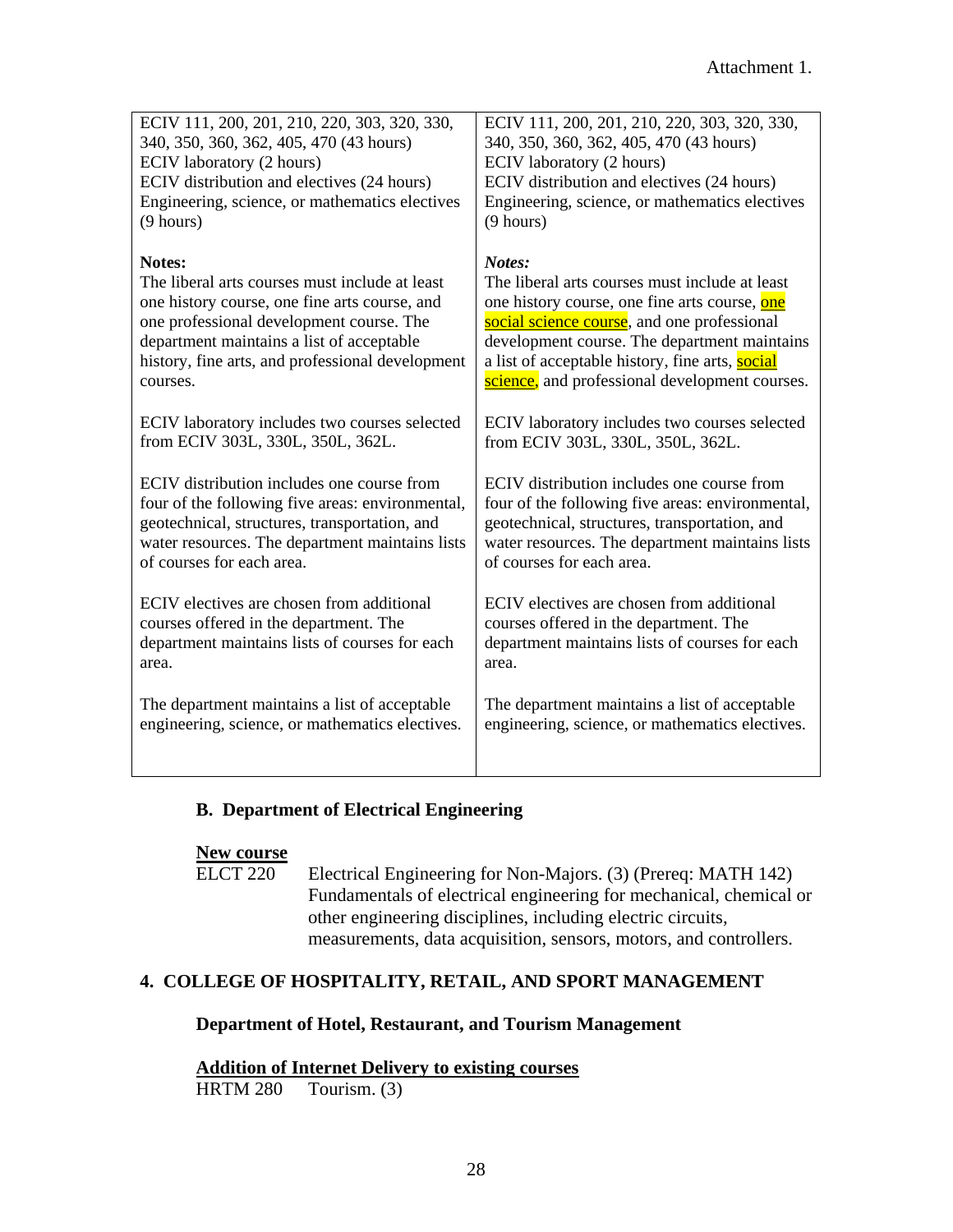| <b>HRTM 410</b> | <b>HRTM</b> Current Issues (3) |
|-----------------|--------------------------------|
| <b>HRTM 565</b> | International Lodging. (3)     |

# **5. COLLEGE OF MASS COMMUNICATIONS AND INFORMATION STUDIES**

#### **School of Journalism and Mass Communications**

#### **Change in prerequisite**

|                          | From: JOUR 337  | Photovisual Communications. (3)                                                                                   |
|--------------------------|-----------------|-------------------------------------------------------------------------------------------------------------------|
| <b>JOUR 337</b><br>To: T |                 | Photovisual Communications. (3) (Prereq: JOUR 364)                                                                |
|                          | New course      |                                                                                                                   |
|                          | <b>JOUR 306</b> | Theories of Mass Communications. (3) (Prereq: JOUR 201)                                                           |
|                          |                 | Survey of predominate theories in mass communications including<br>mass media uses, functions, and effects.       |
|                          | <b>JOUR 506</b> | Mass Media Criticism. (3) (Prereq: JOUR 201) Development of<br>critical thinking skills for analyzing mass media. |

# **6. COLLEGE OF NURSING**

#### **Addition of Telecommunication Delivery to existing course**

| <b>NURS 210</b> | Facilitative Communications. (3)                     |
|-----------------|------------------------------------------------------|
| <b>NURS 212</b> | Evolution of Nursing Science (3)                     |
| <b>NURS 216</b> | Biophysical Pathology. (3)                           |
| <b>NURS 220</b> | Clinical Nutrition. (3)                              |
| <b>NURS 226</b> | Socio-Cultural Variations in Health and Illness. (3) |
| <b>NURS 231</b> | Foundations of Community Health Nursing. (3)         |
| <b>NURS 311</b> | Introduction to Health Asssessment. (2)              |
| <b>NURS 312</b> | Foundations of Nursing Practice. (4)                 |
| <b>NURS 314</b> | Clinical Reasoning in Nursing Practice. (2)          |
| <b>NURS 324</b> | Chemical Therapeutics. (3)                           |
| <b>NURS 400</b> | Evidence Based Nursing Practice. (3)                 |
| <b>NURS 411</b> | Psychiatric/Mental Health Nursing. (5)               |
| <b>NURS 412</b> | Acute Care Nursing of Adults I. (5)                  |
| <b>NURS 422</b> | Acute Care Nursing of Adults II. (5)                 |
| <b>NURS 423</b> | Nursing Leadership and Management. (3)               |
| <b>NURS 424</b> | Maternal/Newborn Nursing. (3)                        |
| <b>NURS 425</b> | Nursing of Children and Families. (3)                |
| <b>NURS 430</b> | Policies and Politics. (3)                           |
| <b>NURS 431</b> | Community Health Nursing. (4)                        |
| <b>NURS 432</b> | Adult Health Nursing Preceptorship. (4)              |
| <b>NURS 433</b> | Nursing Leadership and Management Preceptorship. (4) |
|                 |                                                      |

#### **New course**

| <b>NURS</b> 313 |  |  | Nursing Care of the Older Adult. (2) (Coreq: NURS 311, 312) |  |
|-----------------|--|--|-------------------------------------------------------------|--|
|-----------------|--|--|-------------------------------------------------------------|--|